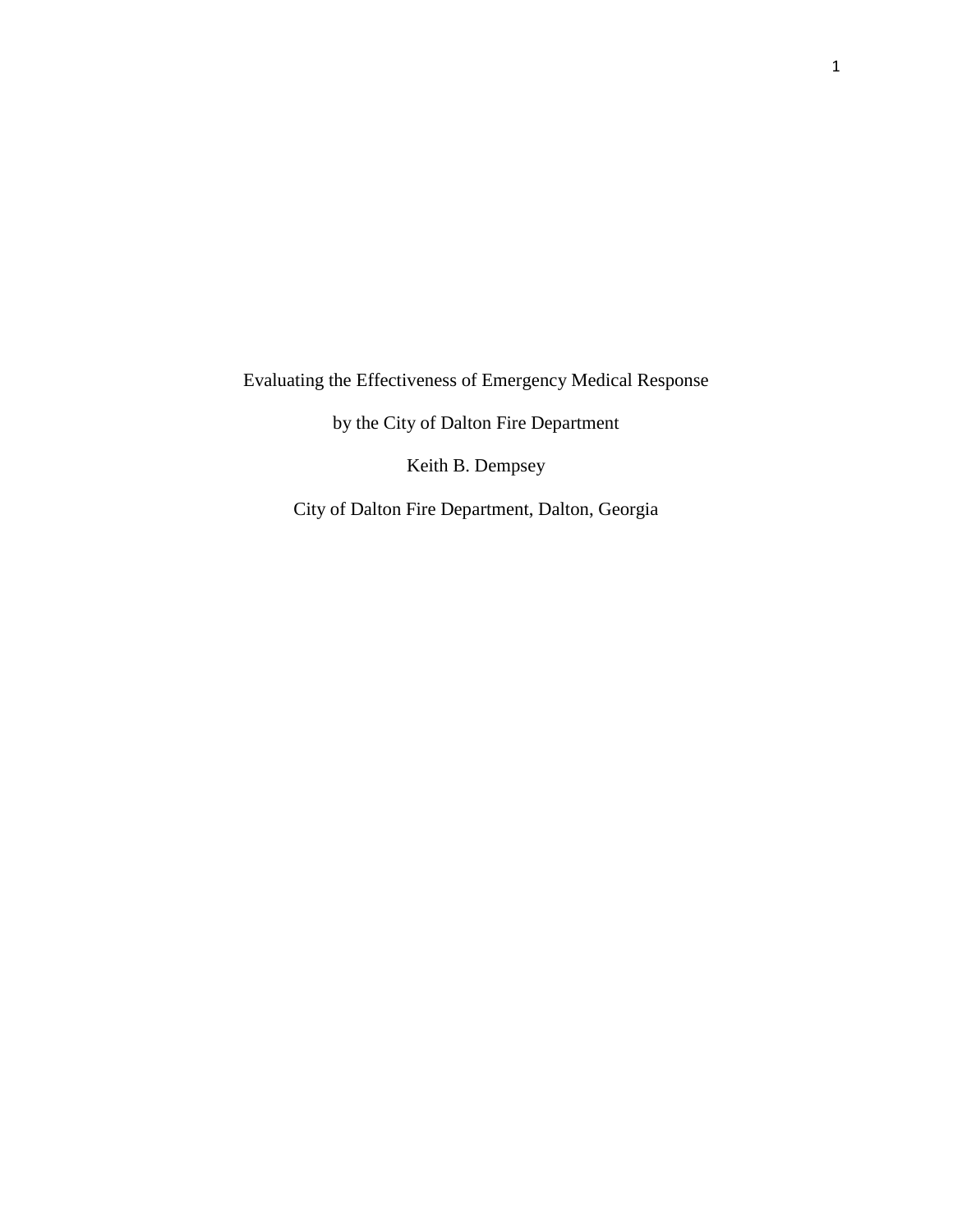*Appendices Not Included. Please visit the Learning Resource Center on the Web at http://www.lrc.dhs.gov/ to learn how to obtain this report in its entirety through Interlibrary Loan.*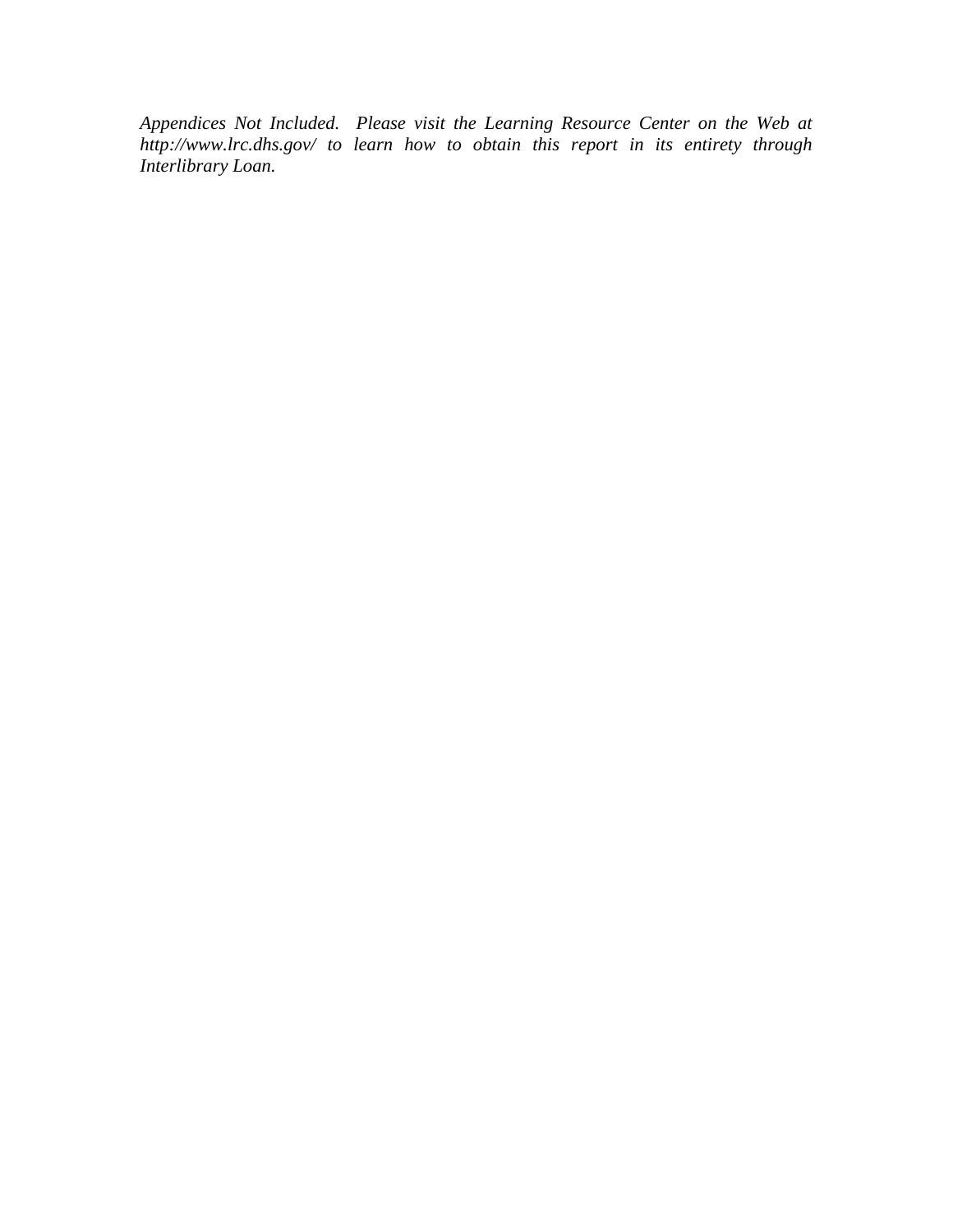# **CERTIFICATION STATEMENT**

I hereby certify that this paper constitutes my own product, that where the language of others is set forth, quotation marks so indicate, and that appropriate credit is given where I have used the language, ideas, expressions, or writings of another.

Signed: \_\_\_\_\_\_\_\_\_\_\_\_\_\_\_\_\_\_\_\_\_\_\_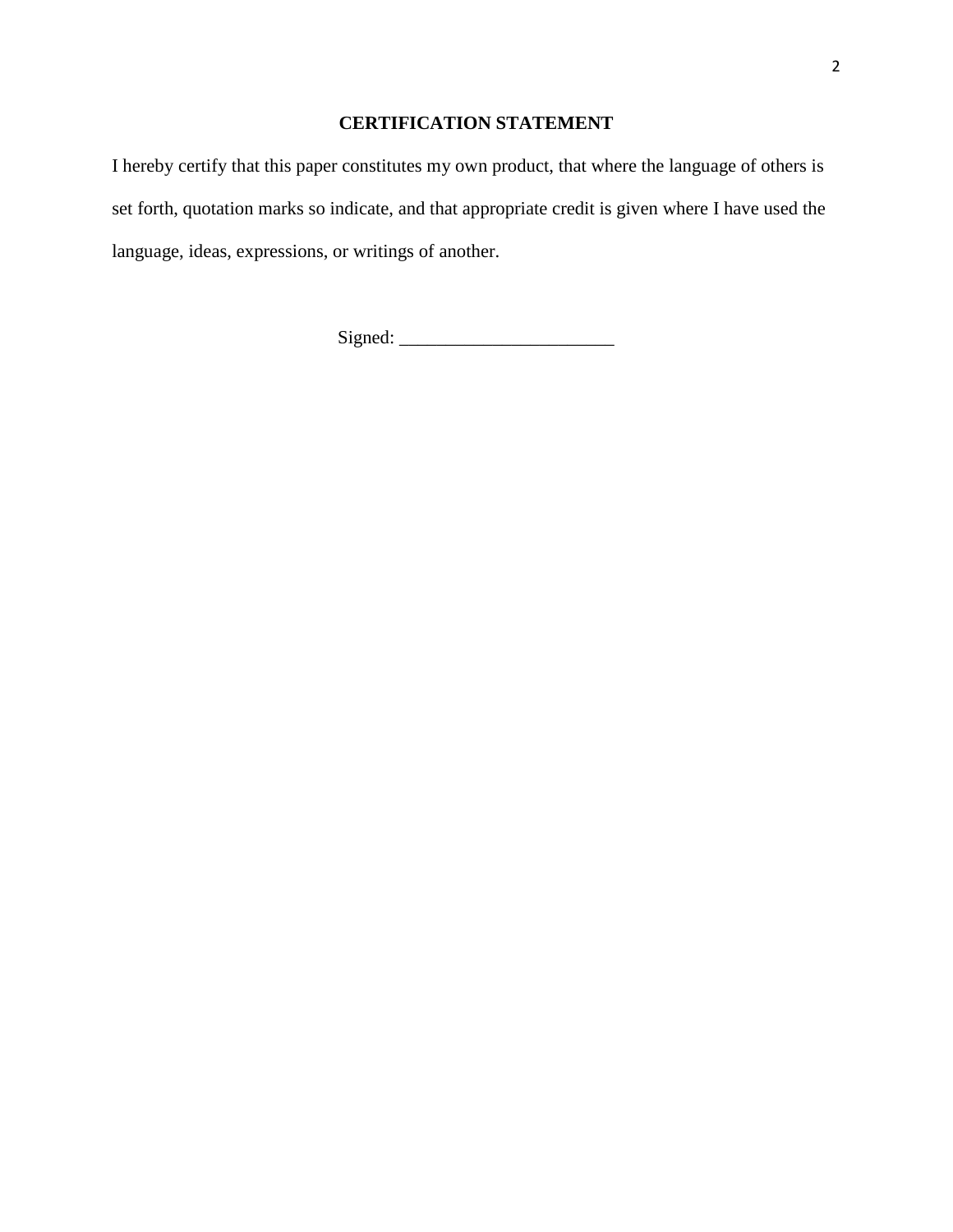# **Abstract**

On November 1, 2010, the City of Dalton Fire Department (DFD) adopted a new emergency medical response protocol that significantly increased the number and type of emergency medical service (EMS) calls answered by the department. The problem was the effectiveness of DFD's newly adopted emergency medical response initiative was largely unknown. The purpose of this research was to determine the effectiveness of emergency medical response during the first 6 months under the new protocol. Evaluative research methodology was used to answer the following questions: (a) What impact has increased call volume had on operating costs for emergency medical response? (b) How are arrival times being impacted by DFD's emergency medical response initiative? (c) What services are being rendered to patients prior to the arrival of emergency medical services? (d) How has emergency medical response by DFD influenced patient outcomes? Procedures for research included analyses of department records, dispatch records, and EMS reports to provide specific answers to each research question. The effectiveness of DFD's new EMS response protocol was evaluated from three perspectives: monetary cost of service provision, changes in arrival times to patients, and possible improvements in patient outcomes as a result of fire department response. Based on the results of this study, DFD's newly adopted EMS initiative was deemed effective. Consequently, a recommendation was made to continue operations under the new response protocol with the caveat that services could be expanded in the future.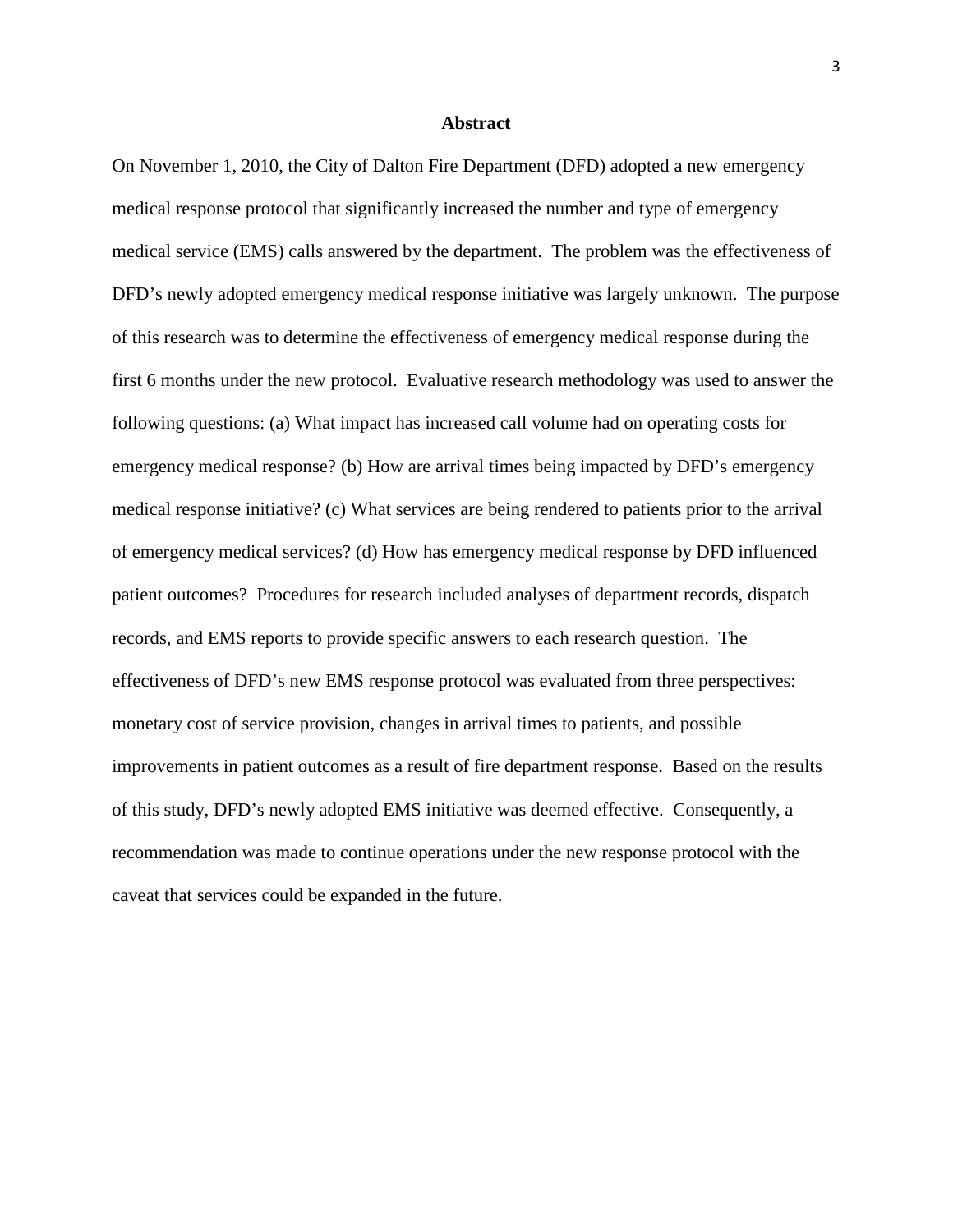# **Table of Contents**

Page

| Appendices |
|------------|
|            |
|            |
|            |
|            |
|            |
|            |
|            |
|            |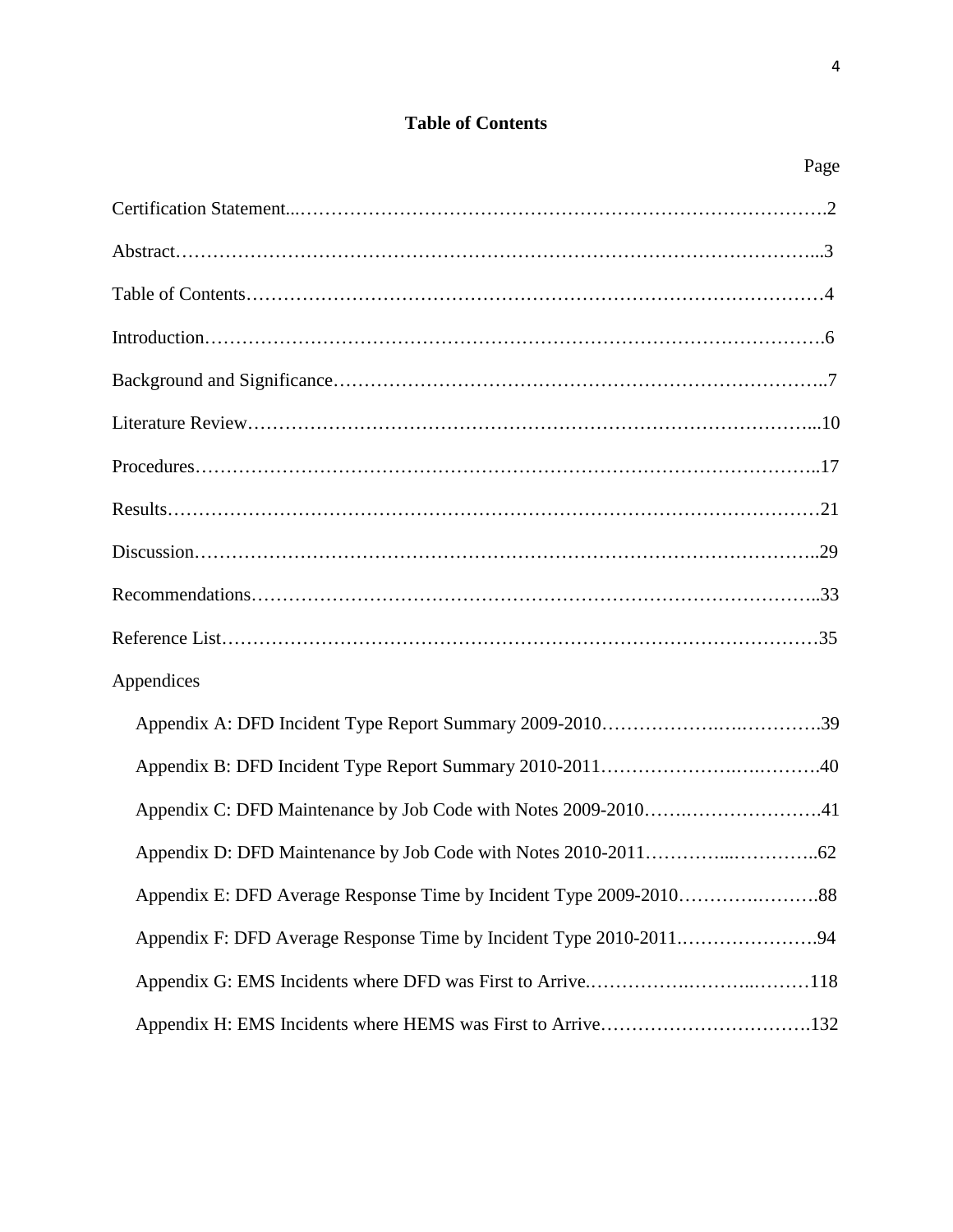| List of Tables |  |
|----------------|--|
|                |  |
|                |  |
|                |  |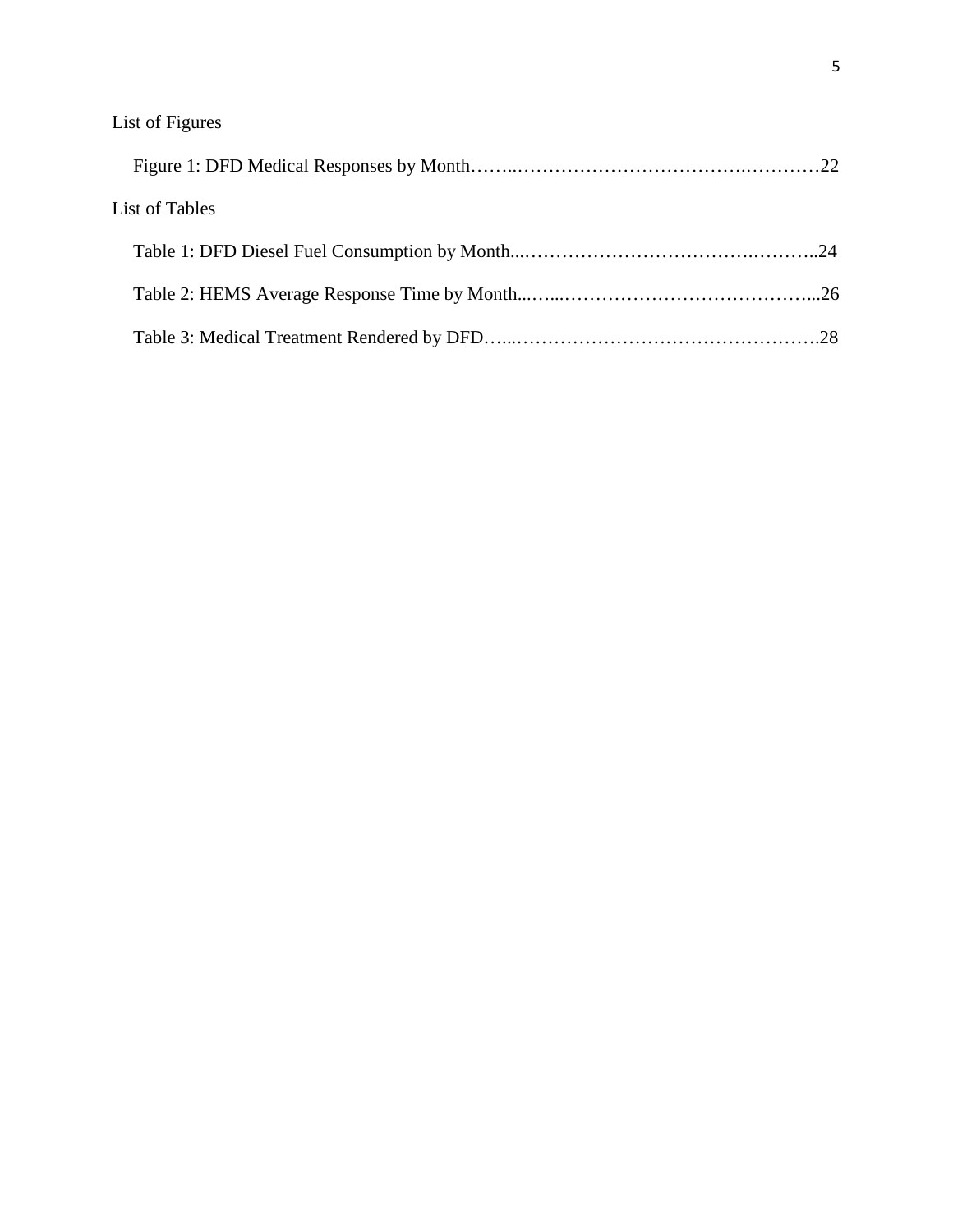# Department

 The role of the American fire service in the provision of emergency medical services (EMS) continues to gain prominence in the modern era. In fact, over 85 percent of fire departments in the United States provide some level of emergency medical care to the citizens they serve (Janing & Sachs, 2003). In contrast to this statistic, the City of Dalton Fire Department (DFD) has traditionally had an extremely limited response protocol for emergency medical calls. On November 1, 2010, DFD adopted a new emergency medical response protocol that significantly increased the number and type of EMS calls answered by the department. The problem is the effectiveness of DFD's newly adopted emergency medical response initiative is largely unknown.

 The purpose of this research is to determine the effectiveness of emergency medical response by DFD. The following four research questions will be answered during the course of this project: (a) What impact has increased call volume had on operating costs for emergency medical response? (b) How are arrival times being impacted by DFD's emergency medical response initiative? (c) What services are being rendered to patients prior to the arrival of emergency medical services? (d) How has emergency medical response by DFD influenced patient outcomes? The evaluative research method will be employed in compiling data for this applied research project. In summary, the aforementioned research approach will determine the effectiveness of DFD's emergency medical response initiative from 3 perspectives: monetary cost of service provision, expedience of service delivery to patients, and possible changes in patient outcomes as a result of fire department response.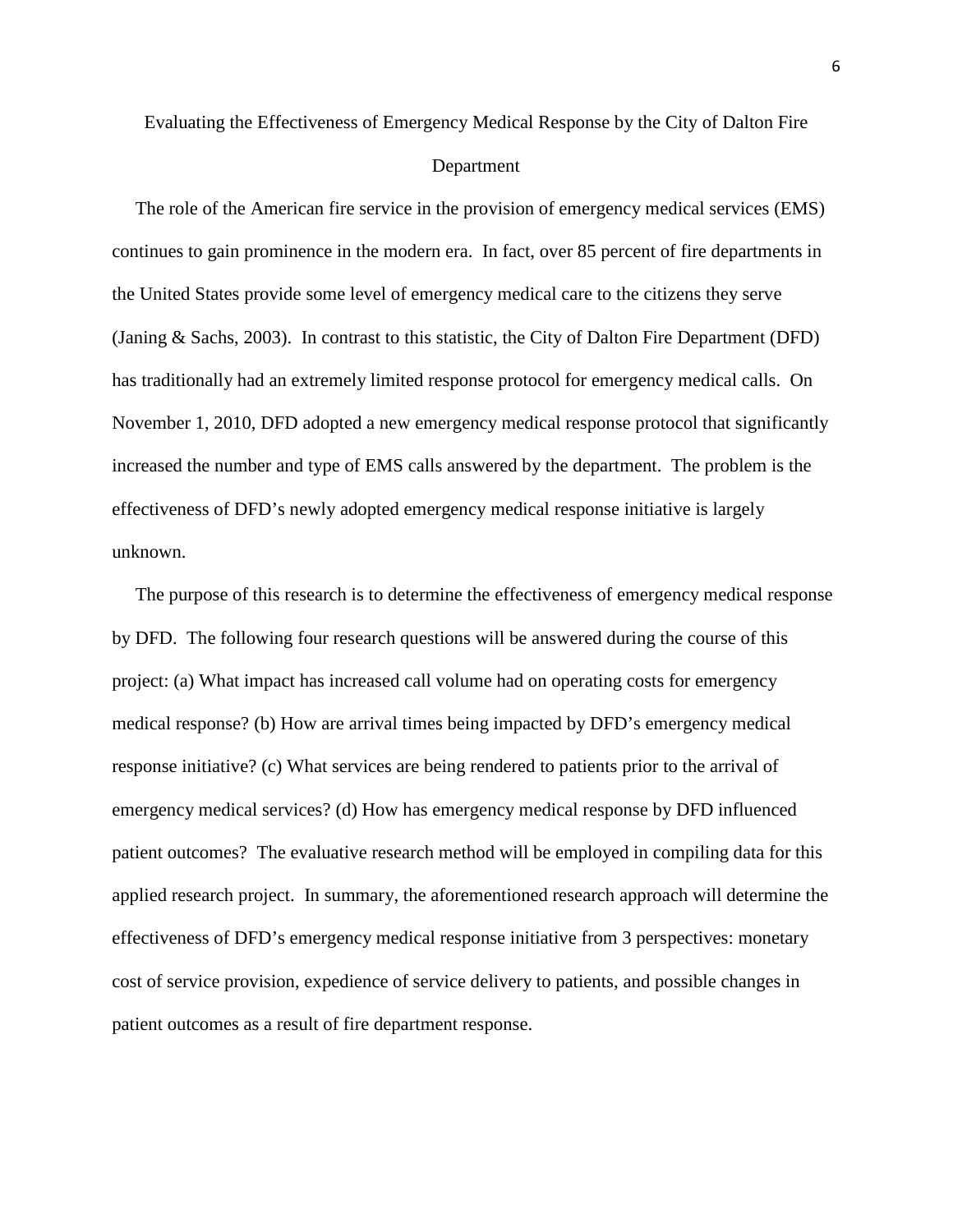#### **Background and Significance**

 Since its inception in 1888, DFD has been an all paid professional emergency service provider. At present, DFD holds a Class II rating with the Insurance Services Office (ISO) and delivers services from 5 fire stations positioned strategically across the city's 21 square mile footprint (City of Dalton, Georgia, 2011). Emergency response activities are carried out through the use of 5 engines, 2 ladder trucks, 1 heavy rescue, and 1 incident command vehicle. There are approximately 30 personnel assigned to each shift within the suppression division. An additional 6 personnel are assigned to training, fire prevention, and administration. The department's operating budget for FY 2010 totaled \$7,035,345.00 (City of Dalton, Georgia, 2011).

 As discussed in the National Fire Academy's Executive Development course, change management is a critical aspect of effective leadership. A key element of change management is the leader's ability to recognize the difference between what Heifetz and Linsky (2002) refer to as technical problems and adaptive challenges. Technical problems are those that are commonly faced and can easily be solved by utilizing existing resources. Conversely, adaptive challenges are not easily solved and typically require a paradigm shift within the organization and/or its constituents (Heifetz and Linsky, 2002).

 One of the most prominent adaptive challenges currently facing DFD is the transition to EMS response. Although this may seem like a technical problem on the surface, it has proved to be much more complex than a mere change in policy. Historically, DFD has had a very narrow response protocol for EMS calls. Prior to November 2010, DFD only responded to motor vehicle accidents (MVAs) with possible entrapment or those involving pedestrians, bicycles, motorcycles, or trains. Additional call types that met DFD's response criteria included industrial accidents or entrapments, electrocutions, and patients in full arrest. DFD did not respond on any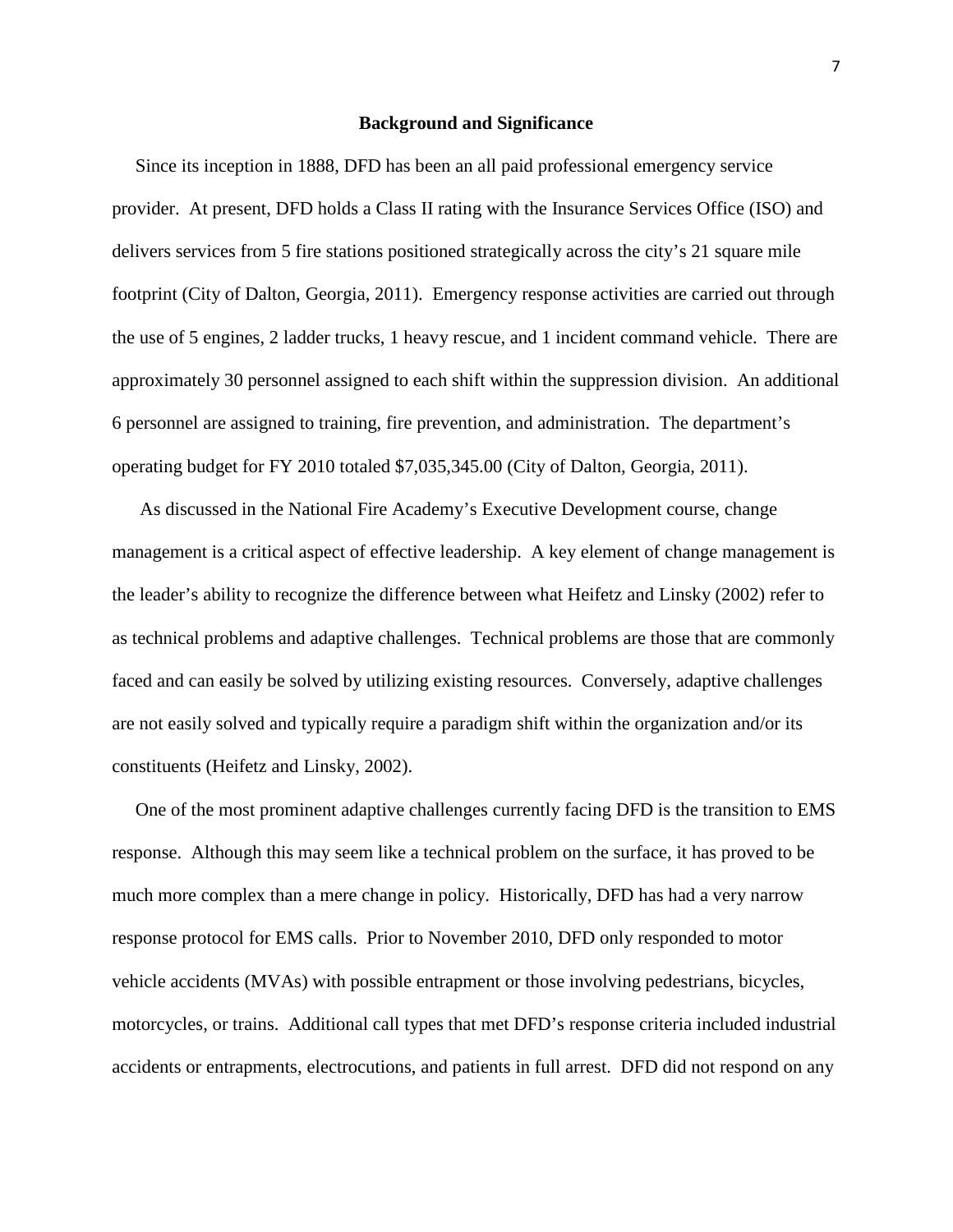other medical emergencies unless EMS had an extended delay (Whitfield County 911 Communications Center, 2010). A new EMS response protocol was adopted on November 1, 2010, resulting in significant expansion in the types of EMS calls answered by DFD. In addition to the aforementioned incident types, the department now responds to all medical calls that require an emergency response by EMS. Some examples include chest pains, difficulty breathing, seizures, diabetic emergencies, strokes, and traumatic injuries (Whitfield County 911 Communications Center, 2010). Since its adoption, the new protocol has resulted in a significant increase in call volume for DFD.

 Prior to the adoption of the new response protocol, many members within DFD felt the taxpayers of Whitfield County were receiving a better value for their dollar than their city counterparts. This idea stemmed from the fact that Whitfield County Fire Department (WCFD) was far more likely to respond to a medical emergency than DFD. This issue was compounded by automatic aid agreements between DFD and WCFD which resulted in all county properties within a 1 mile radius of a city fire station being double served. To make matters worse, the millage rate in Whitfield County is much lower than that of the City of Dalton. For these reasons, many DFD personnel believed county residents and businesses were paying less and getting more from a customer service perspective. Frustration mounted when these individuals came to the realization that DFD's larger budget, better equipment, and more advanced training were of no use if those resources were not brought to bear when the taxpayer was in need.

 Following the change in protocol, the drastic increase in emergency responses has come as a culture shock to some senior members of the department. Many of these personnel have gone their entire careers without call volume interrupting support activities that have become organizational priorities in the absence of emergency responses. As a result, a culture has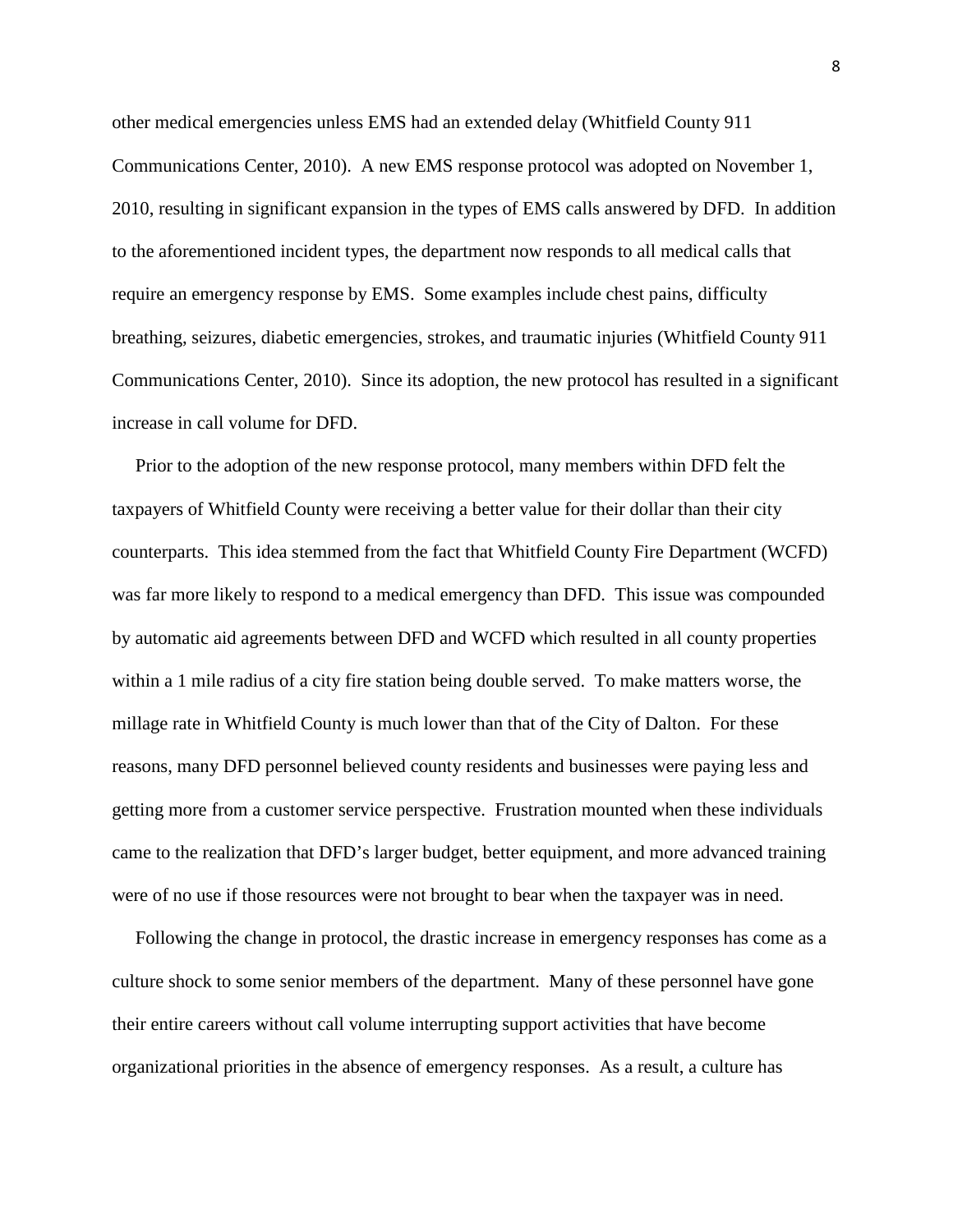developed within the department that seems to place more emphasis on support functions than actually answering the calls that justify the existence of an all paid professional fire service. Conversely, many line personnel (especially younger firefighters) love the increased call volume because it allows them to get out and perform the job they signed on for instead of being trapped in the fire station.

 On a much larger scale, the current economic climate has forced many municipalities to reevaluate expenditures to ensure maximum efficiency and effectiveness. This has become a source of some concern among DFD's executive level leadership. Many within the department's administration feel some elected officials view DFD as a liability due to its lack of revenue generation. Consequently, there is an ongoing initiative to justify the department's operations and the expenses associated with service provision.

 Delivering additional services in an attempt to strengthen public support for DFD weighed heavily in the decision to modify the emergency medical response protocol. Decision makers knew these changes would result in increased call volume, therefore increasing the department's visibility to the citizens it serves. In addition, administrators hoped the change in protocol would convey the department's progressive organizational philosophy and willingness to increase the level of customer service provided to citizens. It was equally important for DFD's incumbent personnel to understand that these changes were made in an effort to benefit not only the public, but the department and its members as well.

 The overarching goal of this research is to determine if this policy change will be beneficial to DFD and the City of Dalton in the long term. Overcoming obstacles to progress and improving service to taxpayers will require a paradigm shift within DFD. If this transition is successful, taxpayers within the city should receive an exponential increase in value from their fire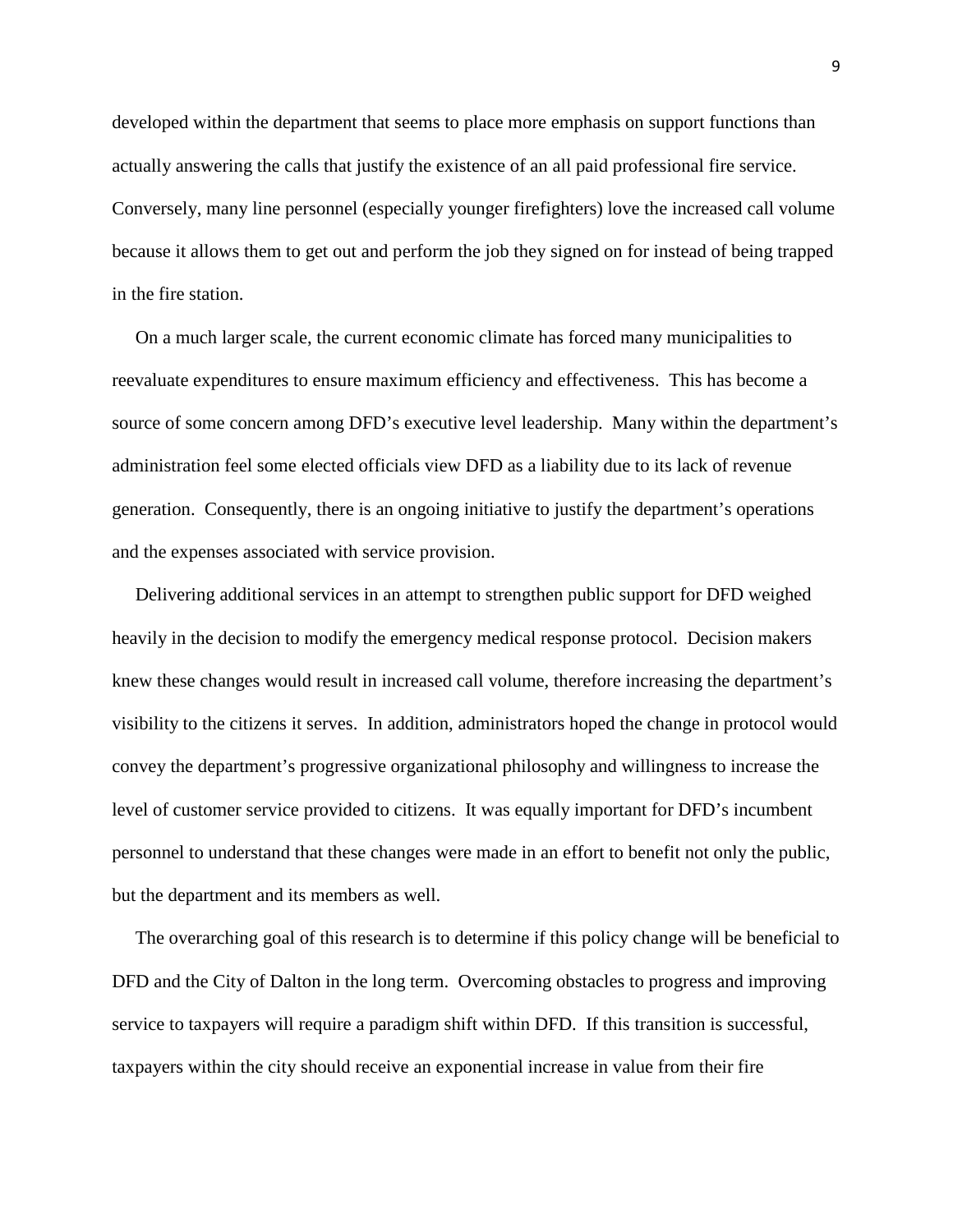department. In addition, the department is more closely aligning itself with the initiatives listed in the United States Fire Administration (2010) *Strategic Plan Fiscal Years 2010-2014*. The provision of additional services through EMS response has a direct correlation to the USFA goal to "reduce risk at the local level through prevention and mitigation" (USFA, 2010, p. 13).

### **Literature Review**

 The intent of an effective EMS system is to deliver comprehensive pre-hospital care and transportation services to patients in need (Janing & Sachs, 2003). The American fire service began playing an integral role in this system as early as the 1920s (Page, 2002). Although resisted by many fire departments until the 1960s, response to EMS incidents has grown to encompass a significant percentage of overall call volume in today's fire service. There are currently 3 levels of emergency medical service delivery among fire departments. The most basic of these is the provision of basic life support (BLS) through first response activities. In some departments, firefighters are trained as paramedics who offer advanced life support (ALS) care to patients (Dean & Messoline, 2011). In both of these situations, a third party ambulance provides ongoing care and transportation to healthcare facilities. The third level of service is fire-based EMS. In these systems, the fire department operates all aspects of EMS including the provision of ambulance services (Freeman, 2002).

 Advances in medical sciences and healthcare technology have resulted in continual changes in pre-hospital care. As the EMS system continues to evolve, so too does the fire service's involvement in the provision of emergency medical services (Pratt, Pepe, Katz, & Persse, 2007). These constantly changing roles of the modern fire service have resulted in the development of two distinct schools of thought relative to medical response. The traditional perspective of some officers and firefighters adheres strictly to the idea that the fire department exists to provide fire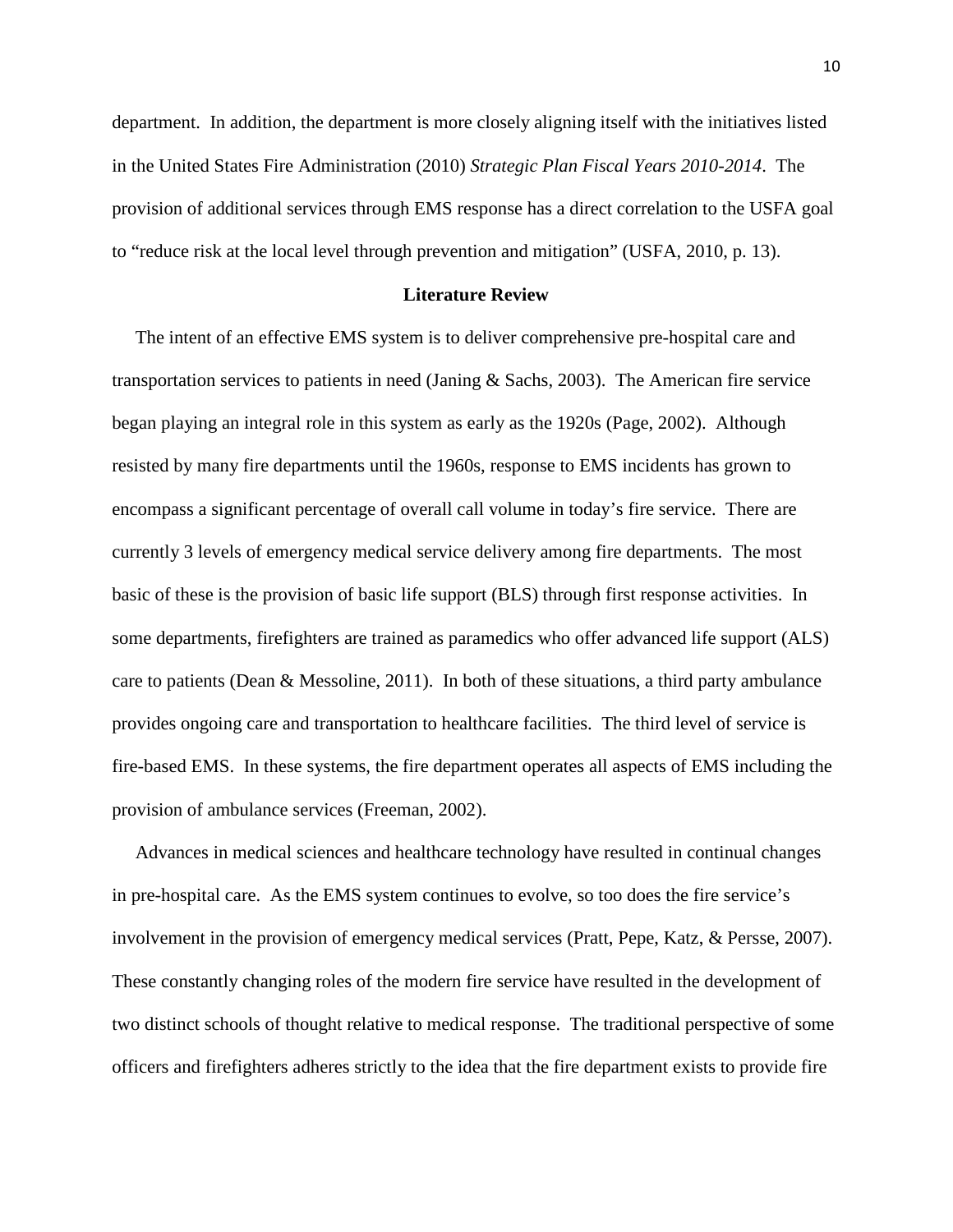suppression and rescue services to the public. These people view response to EMS calls and provision of medical care as falling outside the scope and practice of the fire service (Roberts, 2011). A second perspective offers a more progressive, customer-based approach to emergency services. This perspective views EMS as an integral part of the overall mission of the modern fire service rather than a distraction from that mission (International Association of Firefighters, 2009). Proponents of this mindset encourage broadening departmental foci and diversification of services as methods of justifying the expense associated with funding professional fire and emergency service organizations (Bennett & Forsman, 2003, Hyden, 2011, Pouget, 2011). According to Heifetz and Linsky (2002), people are much more likely to make sacrifices (e.g. tax increases to fund emergency services) if the benefits of those sacrifices are made abundantly clear.

 In keeping with the aforementioned perspectives on EMS in the fire service, several advantages have been noted regarding fire department involvement in the EMS system. Barakey (2010) lists training opportunities and public relations as the primary benefactors of increased call volume generated through EMS response. Increased opportunities for driver development, territory familiarization, apparatus placement, and building size-up are all mentioned as training that can occur during response to EMS incidents. Crawford (2010) echoes this sentiment through his belief that busier fire companies are far more likely to maintain proficiency, regardless of incident type. As fire volume continues to decline in response to increases in prevention initiatives, added call volume through EMS response can assist in generating the needed statistics for executive level leaders to justify their budgets (Ludwig, 2009).

 The principal disadvantage of fire service involvement in the EMS system is the financial burden it creates (Dean & Messoline, 2011, Janing & Sachs, 2003, Page, 2002). Increased call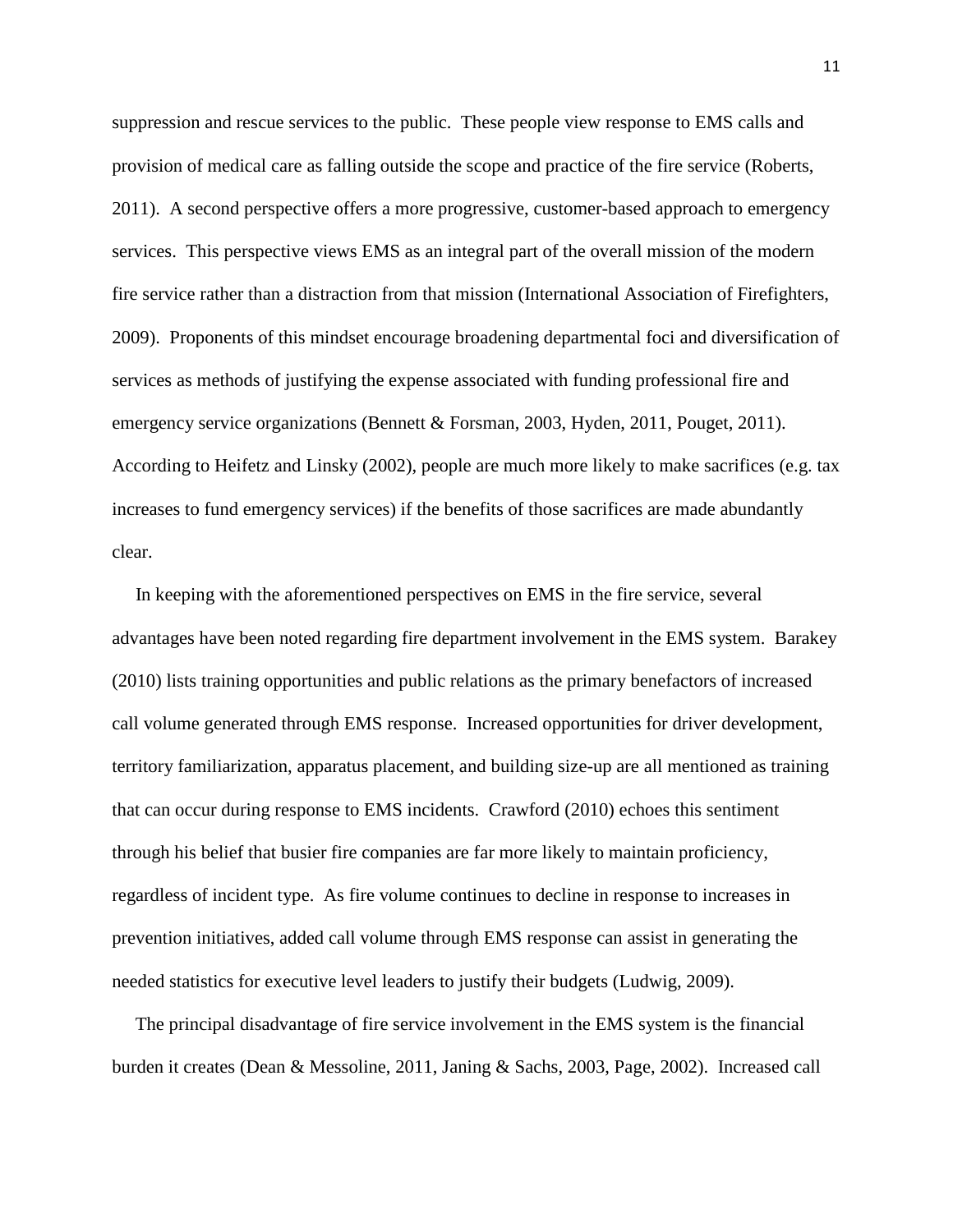volume, coverage issues while units are tied up on medical responses, and added risk and liability are additional concerns regarding the downside of EMS response (Vadala, 2003). This notion has continued to garner the attention of elected officials as a result of current economic conditions. According to Hoene and Pagano (2010), continually declining tax revenues in 2010 resulted in an inability to meet fiscal needs in almost 90 percent of American cities. This has forced many municipalities to reevaluate efficiency and cost effectiveness in public safety spending. Consequently, fire protection services have been placed under the microscope as the target of widespread budget cuts (Walters, 2011a). This is especially true for programs viewed as extraneous by elected officials and financial decision makers.

 In contrast to the above viewpoints on added fiscal liability, there are numerous arguments that oppose the implication that EMS response creates a drain on fire department budgets. Many view EMS response as an integral part of the core mission of today's fire service and believe the benefits far outweigh the marginal costs to fire departments and their stakeholders (Dean & Messoline, 2011, International Association of Firefighters, 2009, Wilmoth, 2011). The multirole functionality of modern fire departments frequently allows the provision of additional services with little to no impact to taxpayers. While labor remains the most expensive facet of the EMS system, firefighters are already being compensated while on duty and are allowed to work more hours before being paid overtime than third party providers (International Association of Firefighters, 2009). In addition, apparatus, equipment, and facilities are already being paid for as well, thus utilizing them for EMS response allows more value for the tax dollar (International Association of Firefighters, 2009). This ability to serve stakeholders in a variety of ways is an extremely cost effective way to enrich services and garner public support (Hyden, 2011, Ludwig, 2009, Williams, 2001, Wilmoth, 2011). It is paramount that fire department personnel develop a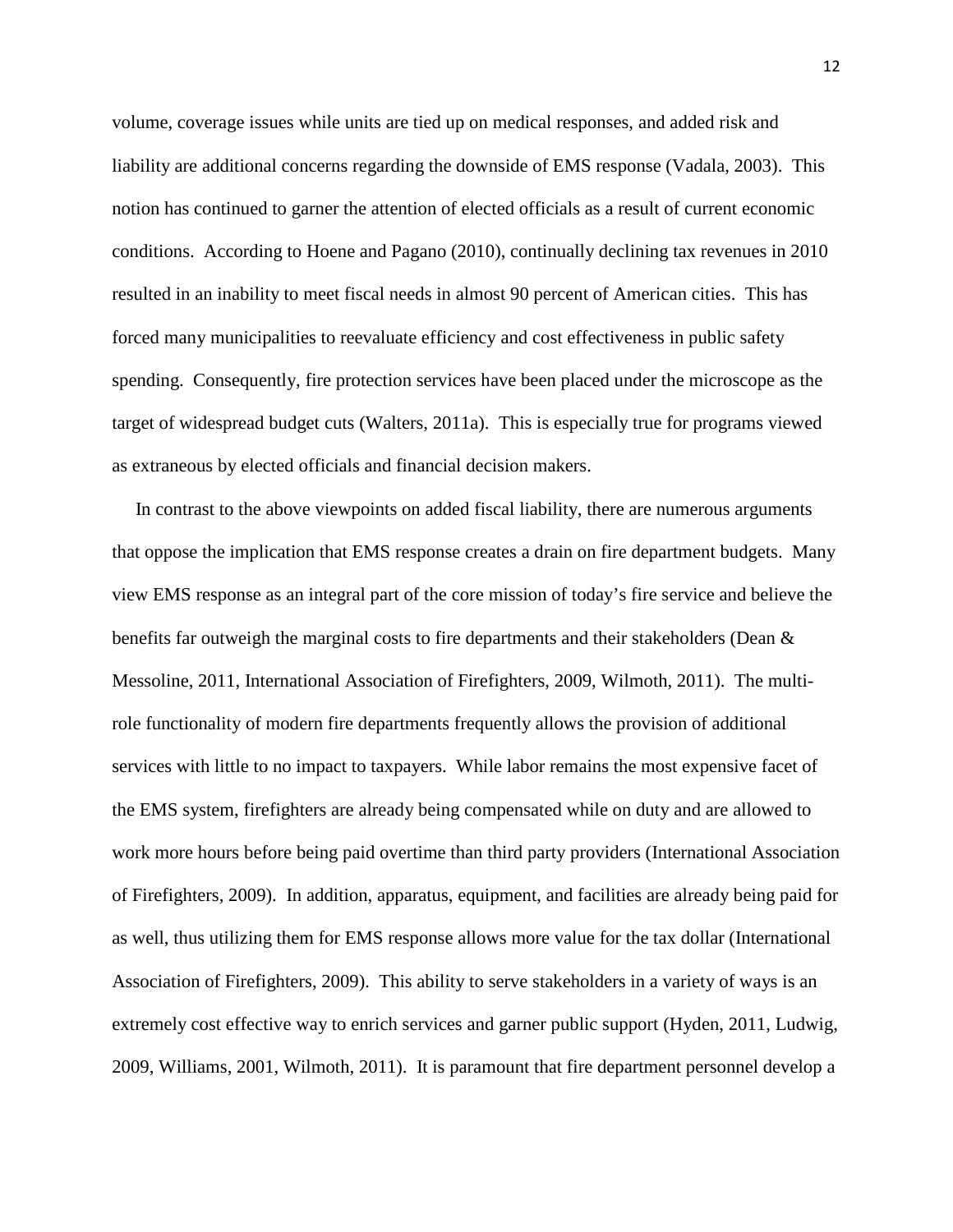thorough understanding of the relationships that must be developed within the community to solidify support for their chosen profession (Walters, 2011b).

 A review of applied research projects submitted to the National Fire Academy revealed numerous innovative solutions for increasing cost effectiveness in EMS response. The Arlington, Texas fire department initiated a training program that increased the medical certification levels of firefighters within the department (Brawner, 2003). Consequently, responding fire companies were able to deliver ALS care to patients more quickly than third party ambulance services. A similar initiative was instituted in Warrensburg, Missouri following a survey of stakeholder opinion on EMS care (Correia, 2003). In Warrensburg, citizens valued rapid response by well trained personnel capable of delivering high quality care to patients. By developing a public education program for EMS response and instituting a quality control program for EMS calls, the Warrensburg Fire Department was able to realize exponential increases in public support and service quality for minimal marginal cost (Correia, 2003). Each of the aforementioned perspectives on cost effectiveness, fiscal impacts, and marginal costs of added services could aid fire department leaders in making informed decisions regarding EMS response in the future.

 Several initiatives in today's fire service are focused on transitioning toward a culture of customer service. As a result, much emphasis has been placed on delivering quality service to stakeholders in the most expedient manner possible. Many believe fire department response to EMS incidents is one way to accomplish that mission. Due to its strategic positioning within the community, the fire service has the unique ability to deliver services more rapidly (on average) than third party EMS providers (Dean & Messoline, 2011, International Association of Firefighters, 2009, Pratt et al., 2007).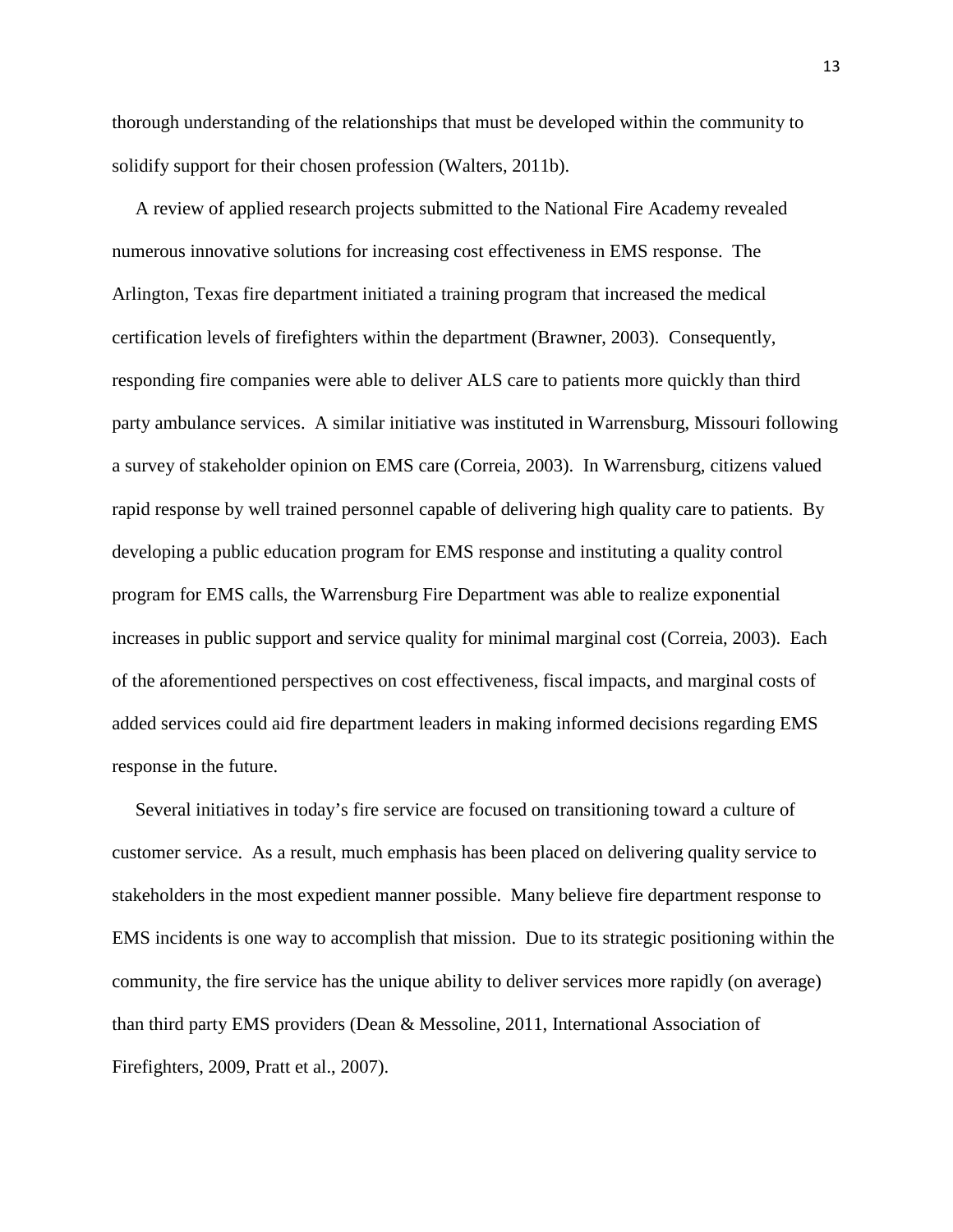Numerous fire departments throughout the United States have found EMS response to be a viable avenue for decreasing wait times for stakeholders and enhancing service quality. Gwinnett County, Georgia was able to significantly reduce response time to EMS incidents by increasing BLS coverage (Chadwick, 2007). By placing additional units in service, the gap between 911 call placement and the arrival of medically trained personnel was significantly reduced, thus bolstering public support for fire service involvement in EMS response (Chadwick, 2007). Similar improvements were accomplished in Lakewood, Colorado. The Lakewood Fire Department conducted a study to determine what public expectations were regarding EMS response times (Fey, 2010). Findings from the study resulted in several policy changes relative to EMS response and the development of a public education program that delineated all aspects of the department's protocols for EMS incidents. These efforts resulted in improved communication between the department and the citizens it serves, as well as higher levels of customer satisfaction among the populace (Fey, 2010). Citizens of Neenah, Wisconsin have also reaped benefits of EMS response by their fire department (Vander Wyst, 1998). Following the implementation of a first response program by Neenah Fire Department, citizens experienced a significant reduction in response time for medical emergencies (Vander Wyst, 1998). The importance of increased public support as a result of more expedient service delivery on EMS calls could be an invaluable bargaining tool in the future.

 Medical treatments and emergency services rendered by fire department personnel at EMS incidents have increased exponentially over the last quarter century (Jacobson, 2011). Advances in medical training and pre-hospital emergency medicine have resulted in more comprehensive care for patients in the field (Pratt, Pepe, Katz, & Persse, 2007). In many areas, fire departments offer comparable levels of care to those provided by third party ambulance services (Page, 2002).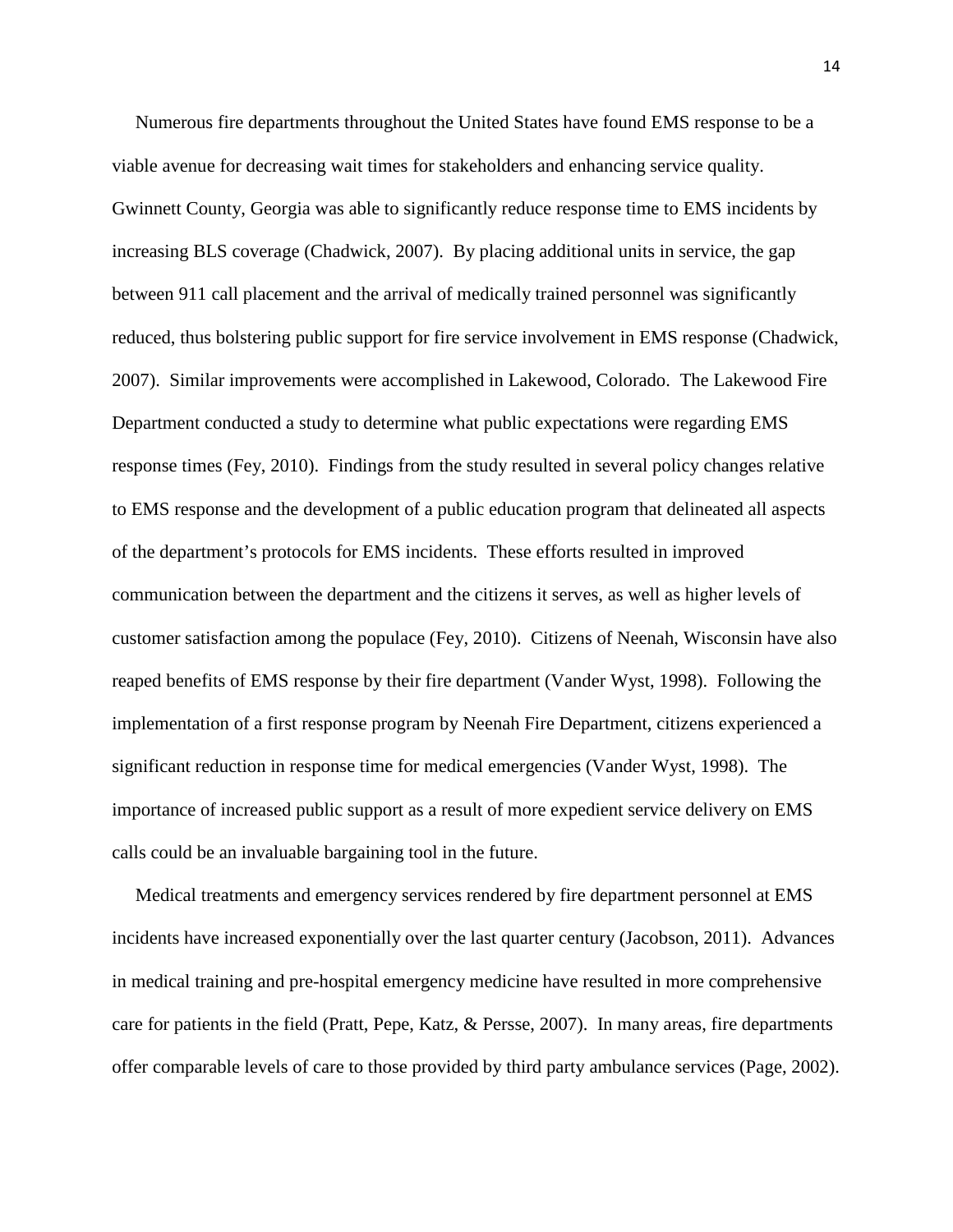The administration of oxygen through advanced airway adjuncts and provision of intravenous fluid therapy are two examples of BLS services provided by many of today's fire departments. These capabilities allow fire service personnel to deliver treatment to patients regardless of their location or predicament. Through fire department response, treatment of injury or illness begins immediately upon arrival and is often administered before the patient is freed from entrapment or entanglement (International Association of Firefighters, 2009).

 A review of applied research projects identified training and levels of certification to be a determining factor in service delivery to stakeholders. Through his research on medical licensing and staffing requirements, Foster (2001) determined an ALS response package with 1 paramedic and 1 EMT-intermediate was the best solution for Gwinnett County, Georgia Fire Department. This recommendation gave Gwinnett County the best chance of aligning itself with national standards for medical response and service provision (Foster, 2001). To enhance efficiency and continuity in medical training, Van Sparrentak (2004) recommended the Walled Lake, Michigan Fire Department create an EMS coordinator position within the department. Medical program research, quality assurance for EMS incidents, and the identification and forecasting of departmental needs relative to medical response were additional responsibilities outlined for the position (Van Sparrentak, 2004).

With regard to training, there are some that see fire service involvement in the EMS system as a weak link in the standard of care provided to patients. The medical community is often critical of EMS in the fire service due to the amount of training needed to keep pace with a constantly evolving, highly technical field (Dean & Messoline, 2011). These critics view firefighters with a "jack of all trades, master of none" attitude and are skeptical of their medical proficiency given the multitude of specialties the fire service is tasked with (Dean  $\&$  Messoline, 2011).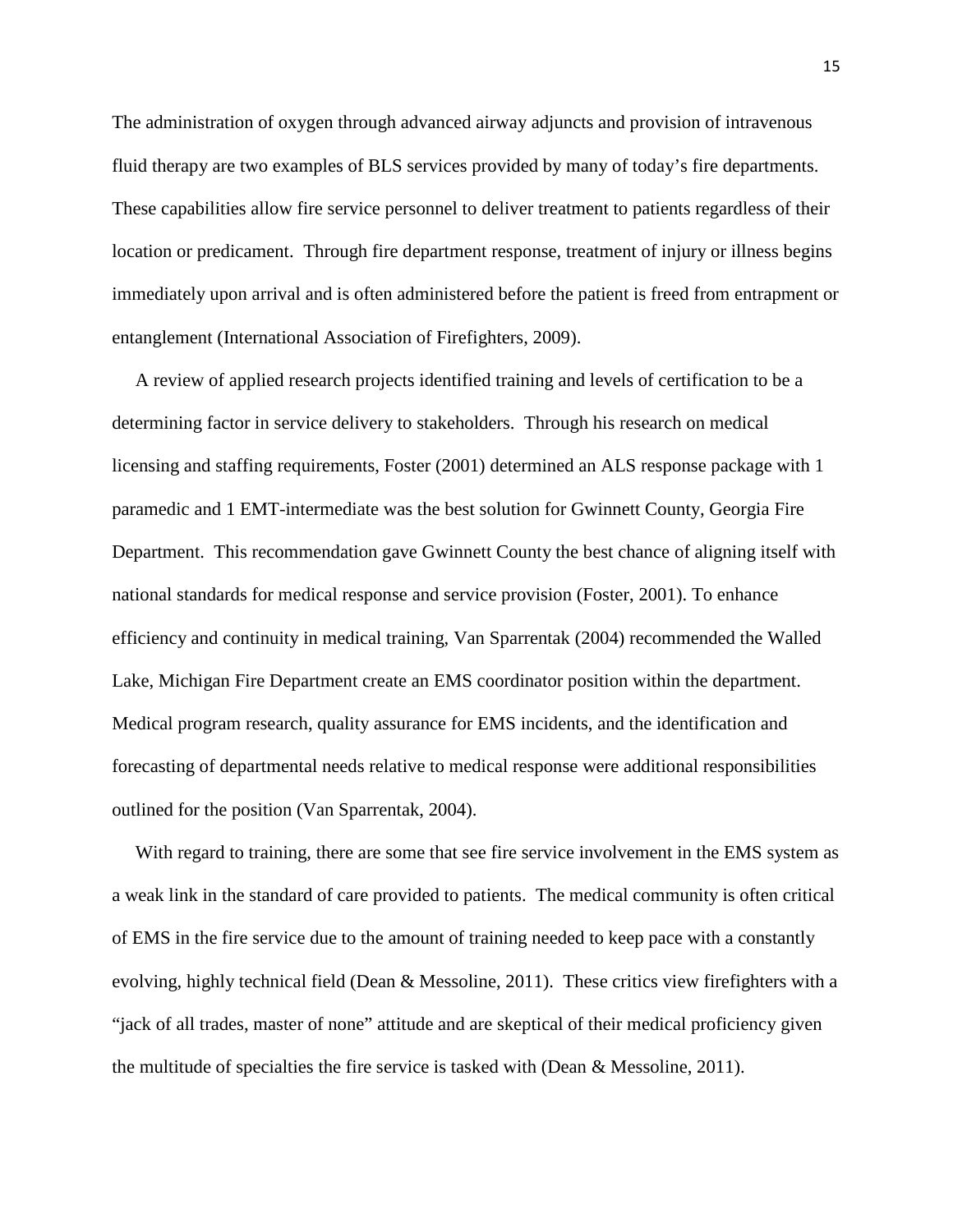Researchers have identified transfers in patient care from one provider to another as the most likely time for treatment errors and omissions to occur (Pratt, Pepe, Katz, & Persse, 2007). "Such circumstances require that the fire service regularly exercise the leadership needed to ensure that integration of the parts of the prehospital emergency care system are coordinated well, with maximum benefit to the patient and minimum risk to the community" (Pratt et al., 2007, p. 10). All aspects of the EMS system (including the citizens it serves) could benefit greatly if fire departments align themselves with this ideology.

 Another important aspect of evaluating effectiveness in EMS response entails an examination of how fire department involvement has influenced patient outcomes. The majority of communities have some level of appreciation for public safety, but few ever have to call upon these resources in an emergency. That said, it is imperative that fire departments know how their efforts have impacted the citizens they serve. Most departments rely on statistical analysis to measure their efforts against national standards, but statistics alone do not always provide decision makers with sufficient information. To gain additional perspective on public perception and customer satisfaction, a study was conducted within Livonia Fire & Rescue in Livonia, Michigan (Brandemihl, 2001). The intent of the study was to complete a self-evaluation of the fire department to determine how well it was meeting the needs and expectations of citizenry. Results from the study revealed information sharing between public safety entities and stakeholders is paramount in developing a thorough understanding among citizens of the capabilities and services offered (Brandemihl, 2001). Following the implementation of their first responder program, the Neenah, Wisconsin Fire Department instituted a public education program that promoted training for the lay public on the use of automatic external defibrillators (AEDs) in conjunction with CPR. The success of the program resulted in stakeholder demand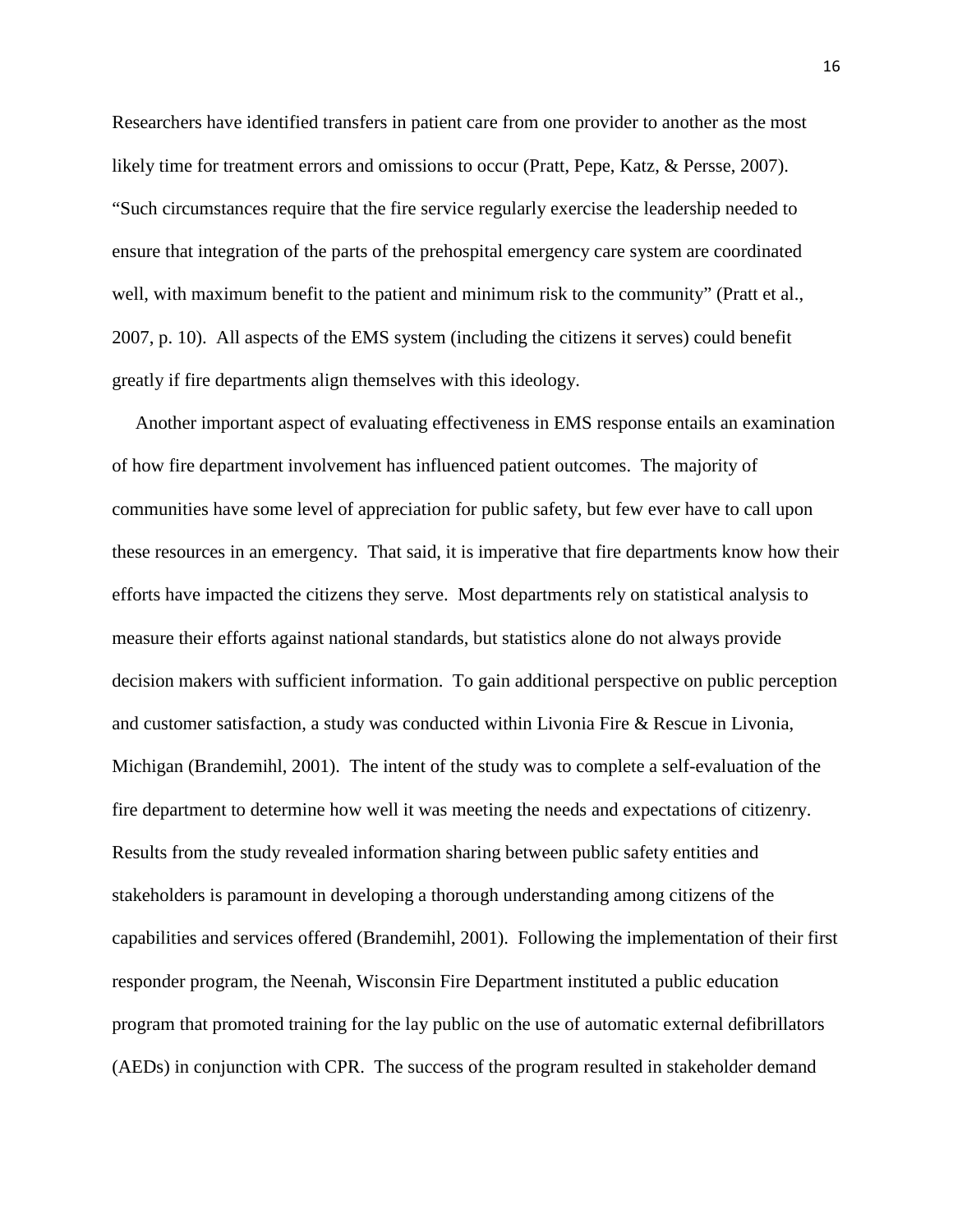for placement of AEDs in public areas (Vander Wyst, 1998). The availability of these devices plays a significant role in improving the chances for a positive patient outcome from a cardiac event. In keeping with these tenets, the fire service is positioned to make significant impacts on patient outcomes as an integral contributor within the local EMS system.

 In summary, the intent of this review was to provide the reader with an overview of fire service involvement in the EMS system. To accomplish this goal, a comprehensive review of relevant literature for each of the project's four research questions was completed. The reader should now possess a more thorough understanding of the budgetary issues associated with EMS response and the ideologies that influence financial decision making. Decreased response times and enhanced service delivery through BLS and ALS care were also reviewed to enrich the reader's knowledge of the subject matter. Finally, the impacts of EMS response initiatives were explored in an effort to illustrate the benefits of response for the patient as well as the responding organization.

### **Procedures**

 The research process was initiated with a brainstorming session to identify a topic of concern within DFD. Once a specific topic was chosen, a problem statement was developed that clearly identified the issue. A purpose statement and four research questions were then drafted to address the exact intent of the research project. Following an analysis of the purpose statement and research questions, the evaluative research method was identified as the most appropriate approach to exploring the specified problem. A comprehensive literature review was conducted to gain a broader perspective on EMS response in the modern fire service.

 The overarching theme of the project was to evaluate the effectiveness of a newly adopted emergency medical response protocol within DFD. As a result, the first six months of operation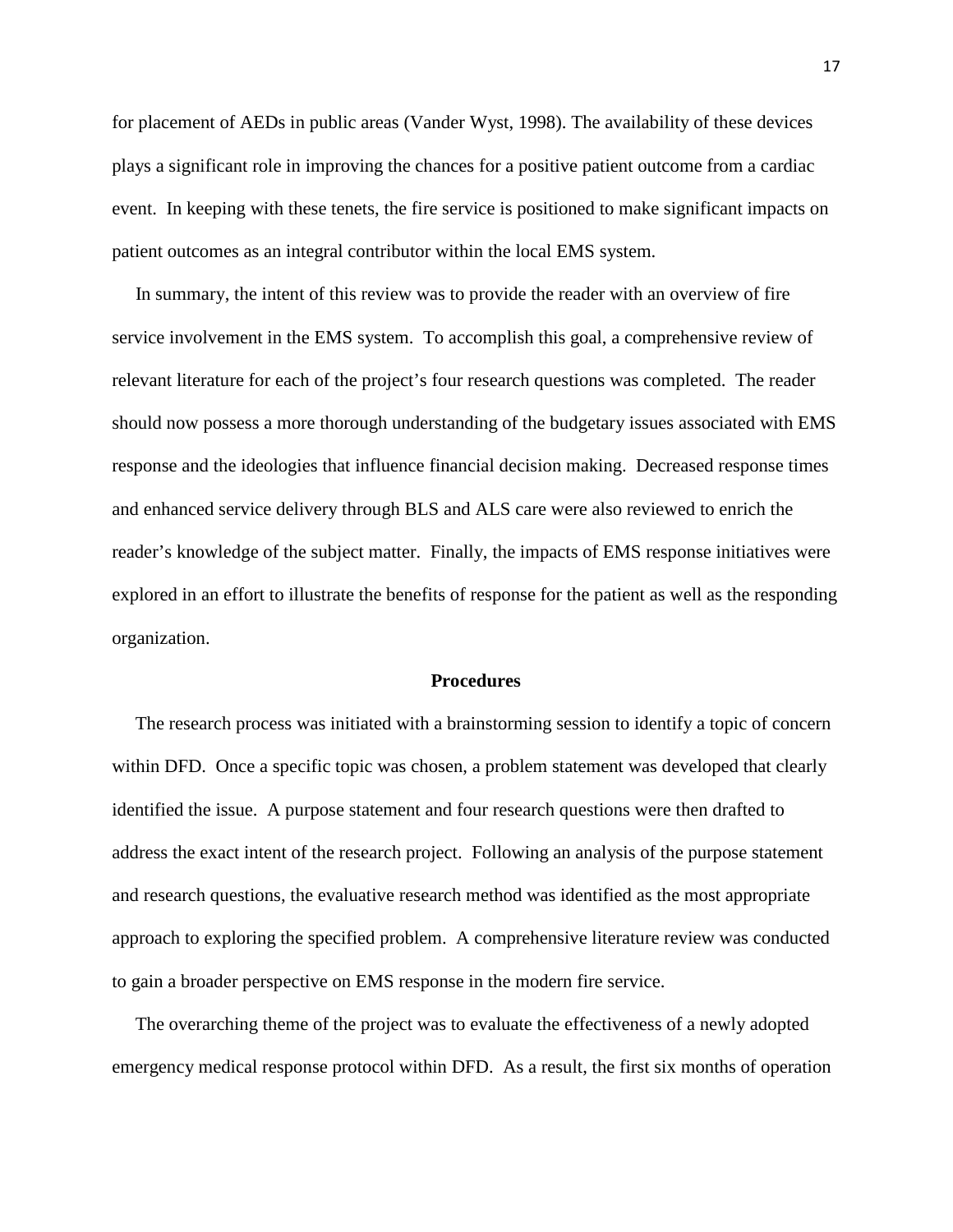under the new response protocol were chosen for evaluation. The dates for this time period were November 1, 2010 through April 30, 2011. To establish a baseline for research, an identical six month period under the previous response protocol was selected for comparison. The dates for the control period were November 1, 2009 through April 30, 2010. Firehouse Software version 7.8.9 records management system was used to generate an incident type report summary for EMS responses during both time periods. These summaries included all responses within the National Fire Incident Reporting System (NFIRS) category entitled rescue and emergency medical service incidents. Some limitations were noted and are as follows: patient lift assists, motor vehicle accidents with no injuries, persons trapped in stalled elevators, and other nonemergent responses could not be filtered from the data set. Consequently, average response times and the percentage of positive patient outcomes could be slightly skewed due to the inclusion of these non-emergent responses.

 To address the first research question, a list of all costs that could increase as a result of higher call volume was identified. The researcher coordinated with the Fire Chief's administrative assistant and the city finance department to identify and electronically query these marginal costs. The city currently uses Tyler Technologies' Munis Software for all accounting activities. Munis and Firehouse Software version 7.8.9 were used to generate reports on vehicle maintenance, tire purchases, and any other apparatus related expenses for the two six month periods. Maintenance costs were totaled for each period and compared to reveal any differences in apparatus maintenance costs. Due to the volatility of oil prices, fuel was calculated in terms of gallons consumed by emergency response vehicles. An average fuel price per gallon for each period was then established by averaging the monthly per gallon prices. Fuel for all DFD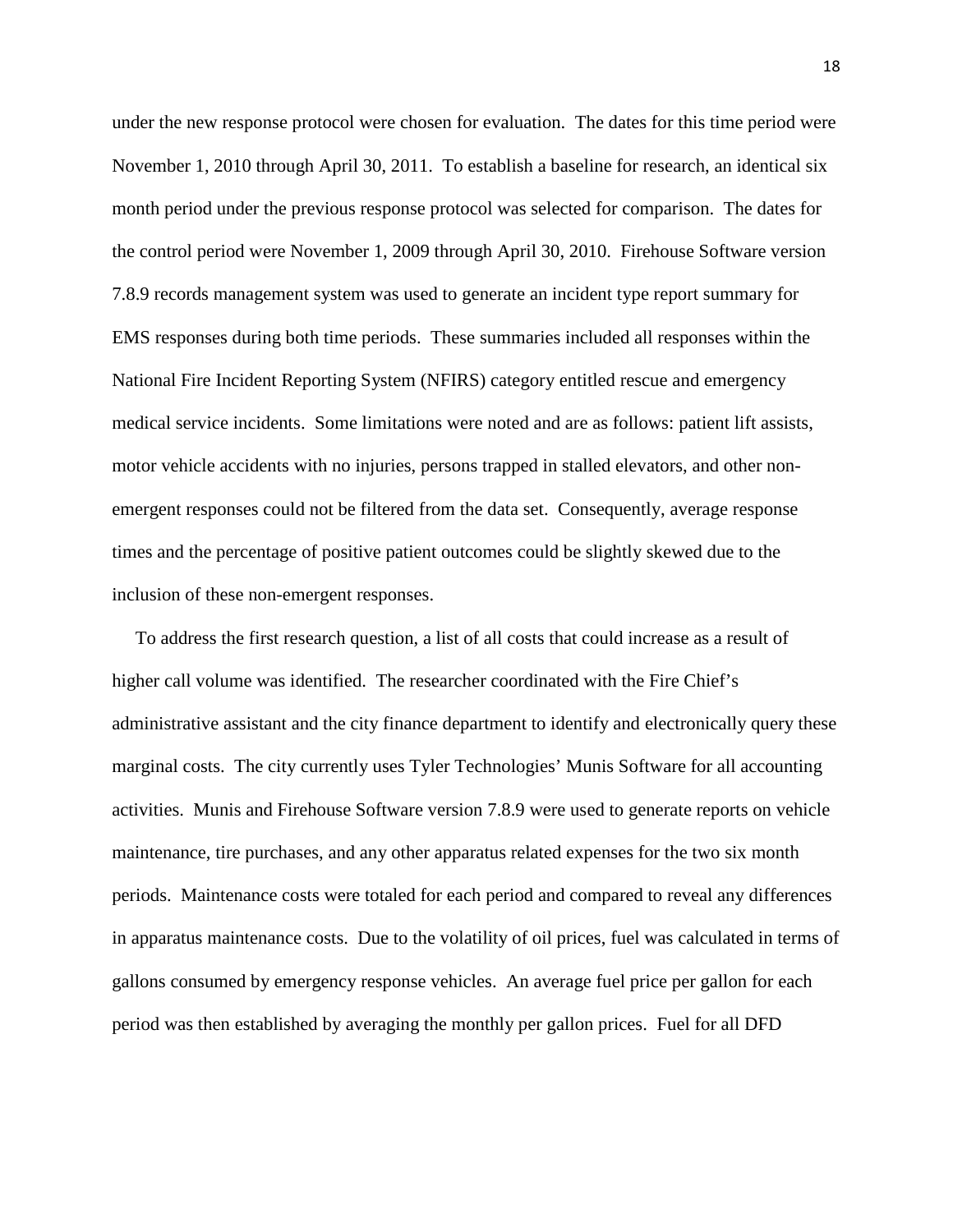vehicles is distributed by the city's public works department. Therefore, all fuel data was collected through inter-departmental invoicing.

 Firehouse Software version 7.8.9 was used to query fire service injuries sustained on EMS calls for the same time periods. Additionally, all supplemental accident reports (for minor or untreated injuries not filed under worker's compensation) submitted during the two six month periods were reviewed in an effort to identify any increase in injuries associated with response to EMS incidents.

 It should be noted that DFD does not pay for medical supplies or consumables used on emergency medical incidents. These items are provided through a pre-existing contractual agreement between the City of Dalton, Whitfield County, and Hamilton Emergency Medical Services (HEMS). The primary limitation of the research on higher marginal cost as a result of increased EMS call volume is the length of the time period being evaluated. Other limitations include possible inaccuracies in documenting associated costs in Firehouse Software records management system and unforeseen maintenance expenses that are unrelated to call volume.

 The second research question sought to determine whether or not response by DFD would result in a decrease in average arrival times to patients. Put another way, is the customer being served more rapidly through fire department involvement? To answer this question, Firehouse Software version 7.8.9 was used to query average response time by incident type. This report provided the researcher with average response times for each subcategory within rescue and emergency medical incidents as well as an overall average for all rescue and EMS calls. Response time data was also obtained from Whitfield County 911 Communications Center. This effort utilized InterAct computer aided dispatch (CAD) software in generating arrival time data for DFD and HEMS. By comparing DFD's average response time to that of HEMS, any changes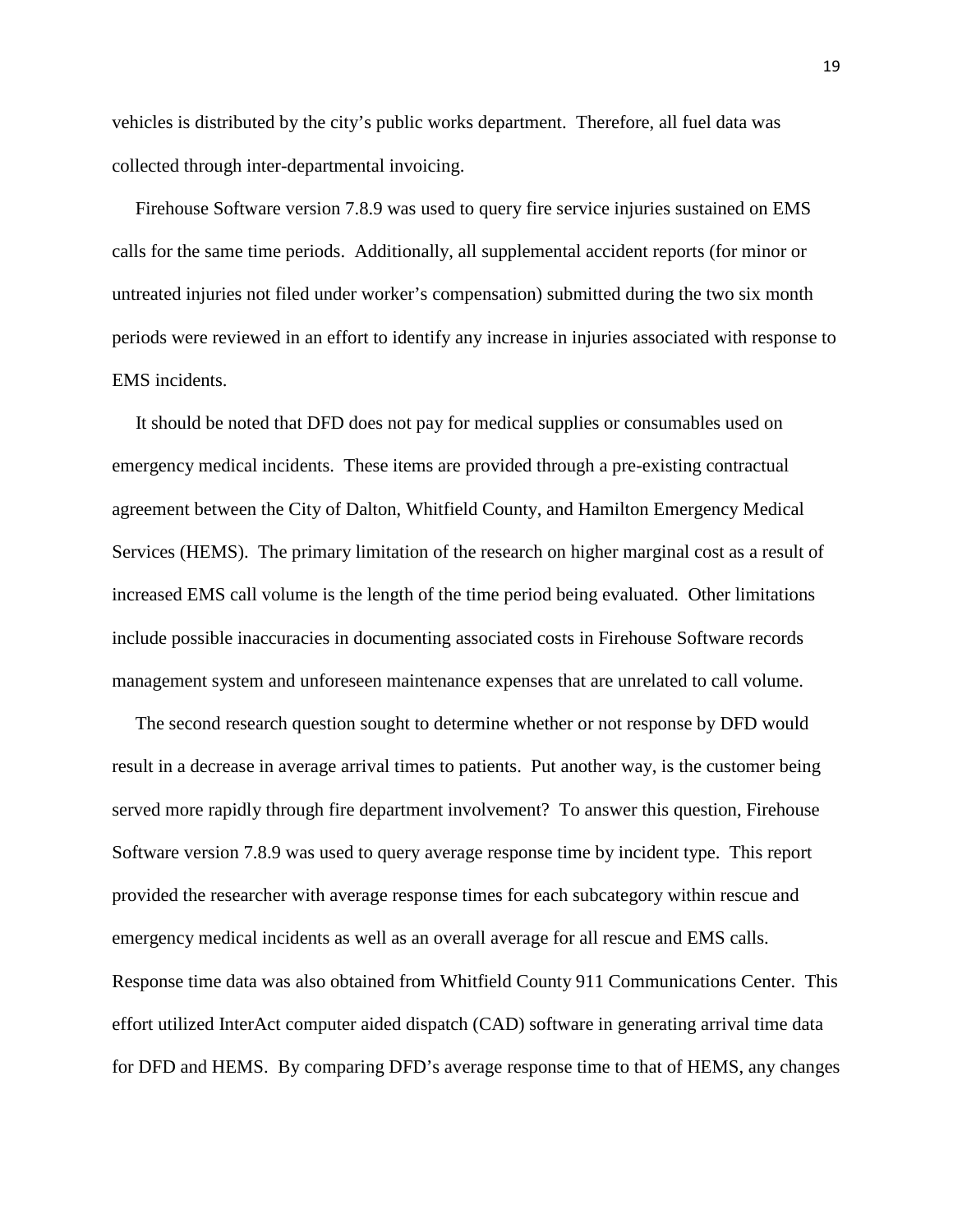in rapidity of service delivery to patients could be noted. Limitations that could affect accurate reporting of response times include delays in notification to units in the field, failure of fire or EMS units in notifying dispatch when responding or arriving on scene, or delays in entering response information into CAD software.

 Specific services rendered and medical treatment provided by fire department personnel prior to the arrival of EMS was the focus of the third research question. This information was gleaned by the researcher reviewing individual incident narratives in Firehouse Software version 7.8.9 for all EMS responses during the time periods in question. In doing so, the specific services and treatments for each patient were determined and quantified. These figures were subsequently tallied and expressed in terms of frequency and as a percentage of total EMS responses. Finally, the statistics from each time period were subjected to comparative analyses to determine what services DFD provided under the old versus the new medical response protocol. The amount of detail provided in incident narratives relative to patient care and treatment was the primary limitation of this research.

 The fourth research question focused on patient outcomes as a result of fire department response. Data for this research was gathered through coordination with the clinical manager at HEMS, Hamilton Medical Center's Wellsoft emergency department information system, and a comprehensive review of all medical incident narratives in the Firehouse Software records management system. In addition, the researcher interviewed company officers and emergency medical technicians (EMTs) who had first-hand knowledge of these incidents. This effort provided a more thorough understanding of patient conditions and treatment in the pre-hospital environment. In determining pre-hospital save opportunities, the only incidents considered for analysis were those in which DFD was first to arrive and initiate resuscitative efforts. Inadequate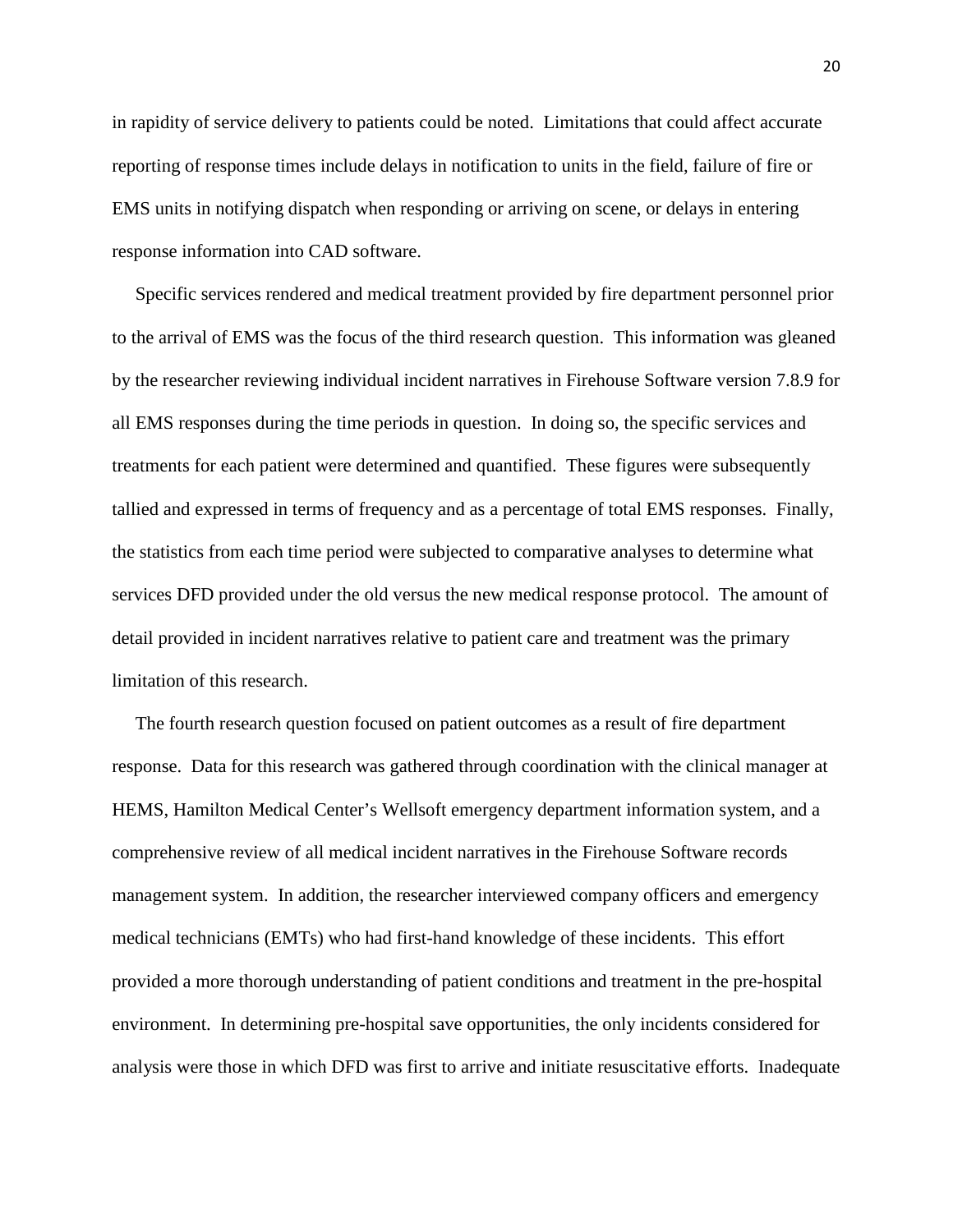record keeping and poor recollection of events by responders could create limitations in this research.

# **Definition of Terms**

Response time: the amount of time elapsed between notification of units in the field and their subsequent arrival on scene.

Pre-hospital save: successful resuscitation of a patient in the field followed by delivery of a viable patient to a hospital emergency department.

# **Results**

 The evaluative research method was employed in an effort to determine the effectiveness of DFD's newly adopted emergency medical response protocol. Prior to addressing the research questions, Firehouse Software queries for total EMS responses for both time periods were conducted to provide a baseline for the project. The number of EMS responses between November 1, 2009 and April 30, 2010 totaled 178. Under the new protocol, total EMS responses increased to 923. As shown in Figure 1, DFD's adoption of a new EMS response protocol resulted in a 519% increase in medical responses. In comparison, responses for all other incident types remained relatively constant with 413 responses during the control period and 456 since the change in protocol.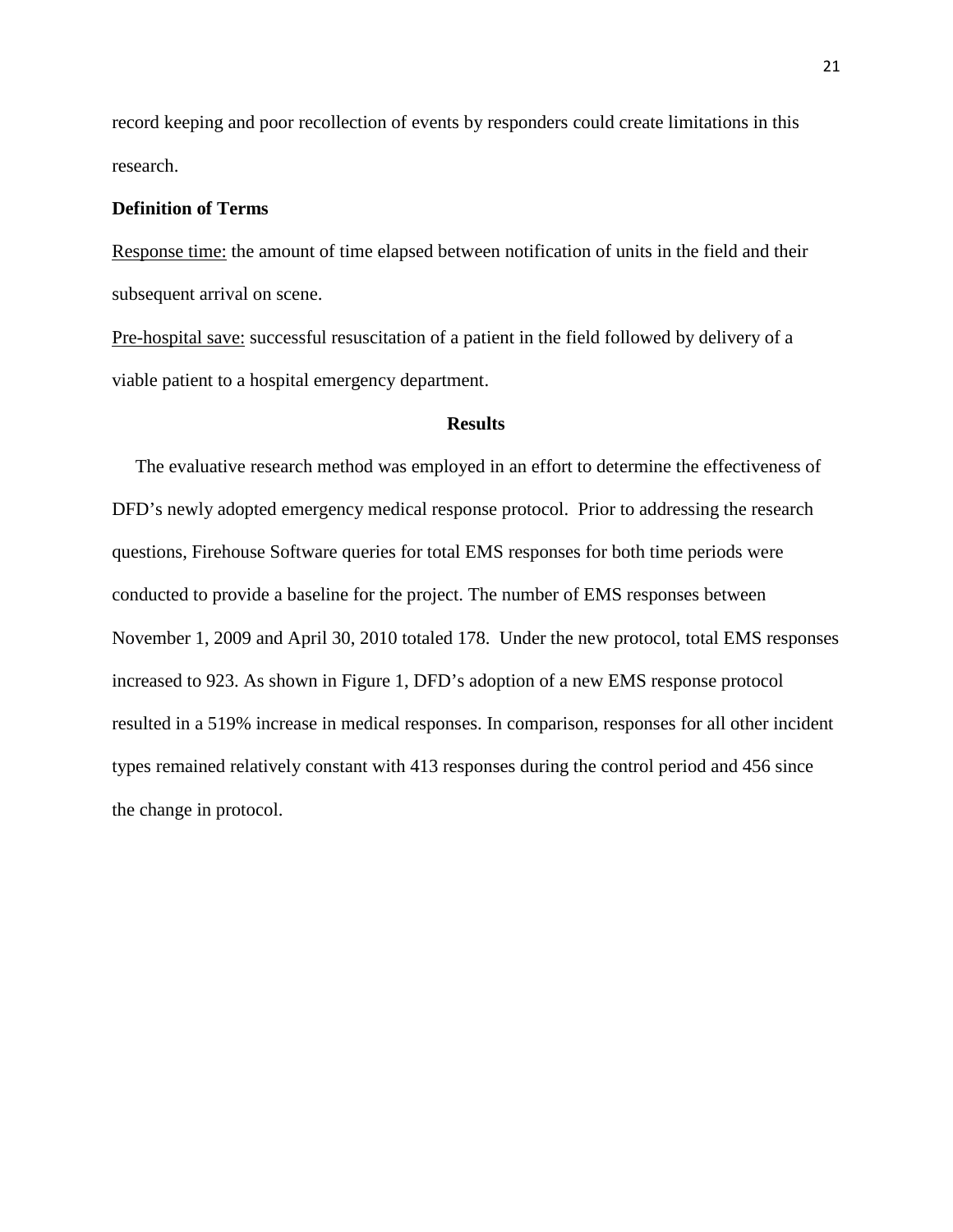

#### Figure 1. *DFD Medical Responses by Month*

 The first research question asks: *What impact has increased call volume had on operating costs for emergency medical response?* This question was answered by identifying and totaling all marginal costs associated with an increased number of emergency medical responses. The primary variables identified for this study were changes in vehicle maintenance, fuel consumption, firefighter injuries as a result of response to EMS incidents, and consumption of medical supplies and equipment.

 Total expenditures for vehicle maintenance was the first variable addressed. As shown in Appendix C, queries generated by Firehouse Software 7.8.9 revealed total vehicle maintenance expenditures of \$12,805.97 during the control period. Appendix D shows these expenditures increased to \$15, 391.36 during the first six months under the new EMS response protocol. The resulting net increase in vehicle maintenance expenses totaled \$2,585.39.

 The second variable analyzed in determining changes in marginal cost was fuel consumption. It is important to note that only diesel fuel consumed by first-line fire apparatus that regularly respond to EMS incidents was considered in this research. Through the use of Munis accounting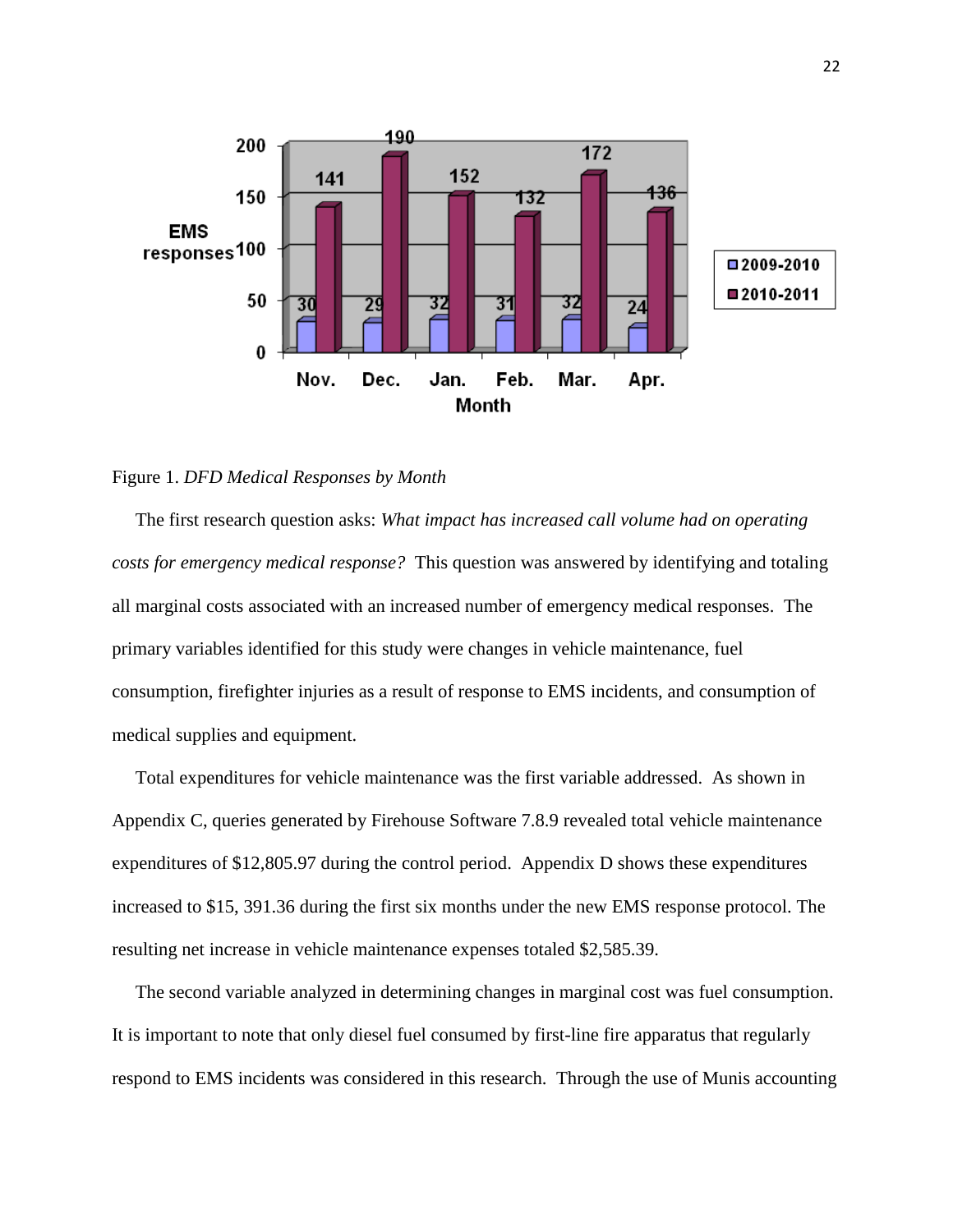software and inter-departmental billing statements, it was determined that fuel consumption for first-line apparatus totaled 5401.10 gallons during 2009-2010. That figure jumped to 7430.69 gallons under the new response protocol, resulting in a net increase in fuel consumption of 2029.59 gallons. Constant volatility in the oil market prevented the determination of an exact price per gallon for diesel fuel during each time period. As a result, monthly fuel prices were used to provide an average fuel cost per gallon for each period. Table 1 illustrates the increase in marginal cost associated with higher fuel consumption rates. Changes in fuel consumption under the new protocol resulted in a net increase of \$8480.97 in fuel expenditures.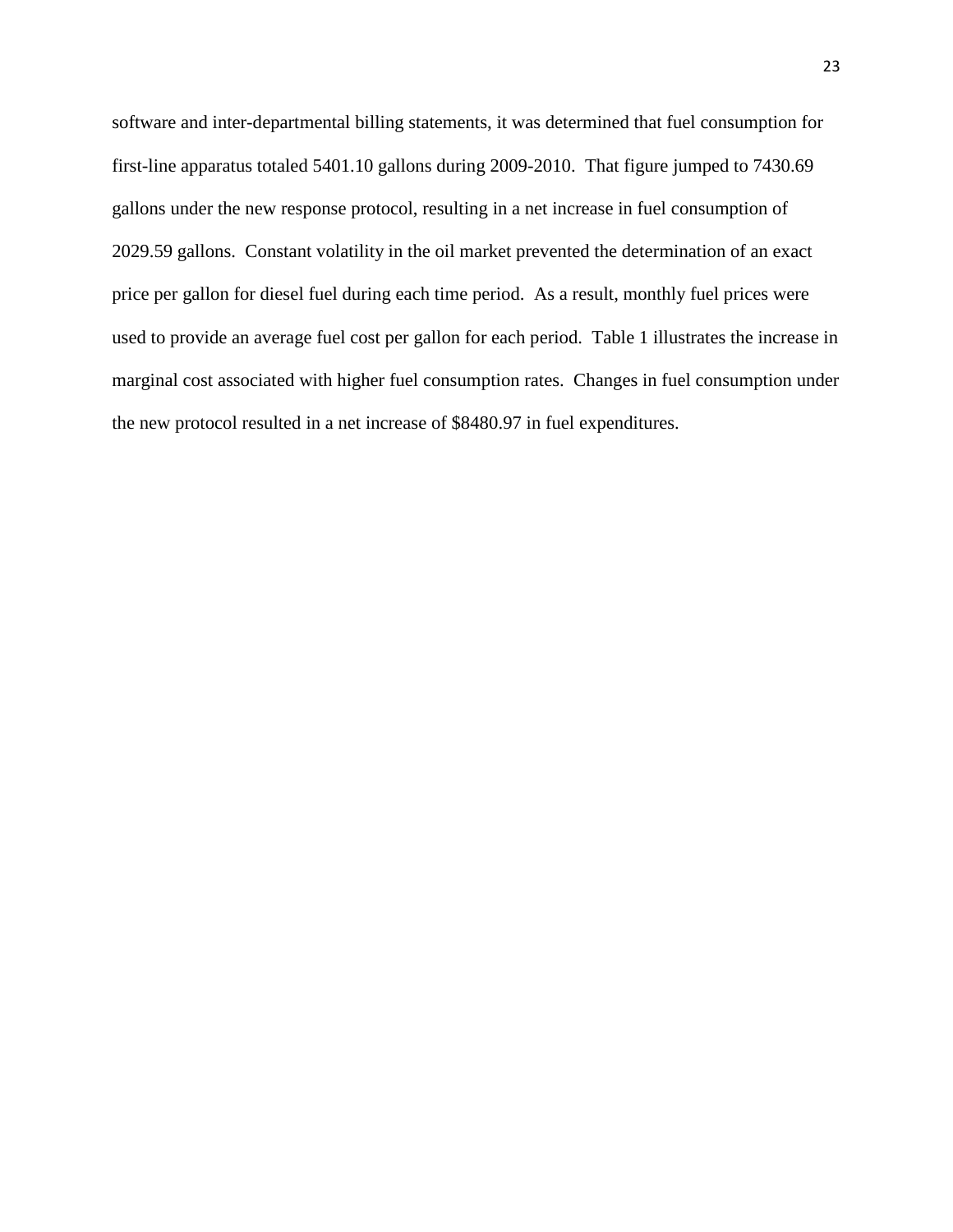| <b>Month</b> | <b>Gallons</b> | <b>Total cost</b> | Average<br>price/gallon |
|--------------|----------------|-------------------|-------------------------|
|              | 2009-2010      |                   |                         |
| November     | 903.10         | \$1,905.56        | \$2.11                  |
| December     | 733.00         | \$1,546.62        | \$2.11                  |
| January      | 947.70         | \$1,999.62        | \$2.11                  |
| February     | 866.80         | \$1,900.32        | \$2.20                  |
| March        | 950.20         | \$2,378.27        | \$2.50                  |
| April        | 1000.30        | \$2,593.66        | \$2.59                  |
| <b>Total</b> | 5401.10        | \$12,324.05       | \$2.27                  |
|              | 2010-2011      |                   |                         |
| November     | 1155.20        | \$2,859.12        | \$2.48                  |
| December     | 1128.70        | \$2,793.52        | \$2.48                  |
| January      | 1188.90        | \$3,133.78        | \$2.47                  |
| February     | 1163.67        | \$2,869.23        | \$3.21                  |
| March        | 1358.30        | \$4,364.92        | \$3.21                  |
| April        | 1435.92        | \$4,784.45        | \$3.33                  |
| <b>Total</b> | 7430.69        | \$20,805.02       | \$2.77                  |

Table 1. *DFD Diesel Fuel Consumption by Month*

 Costs incurred due to fire service injuries sustained as a result of response to EMS incidents were also evaluated. There was one reported injury during the control period on January 16, 2009 when a firefighter strained his lower back while lifting a stretcher. A similar injury occurred on December 27, 2010 when a firefighter slipped and fell on ice while assisting in the loading of a stretcher. Neither injury was treated by a medical professional, thus no worker's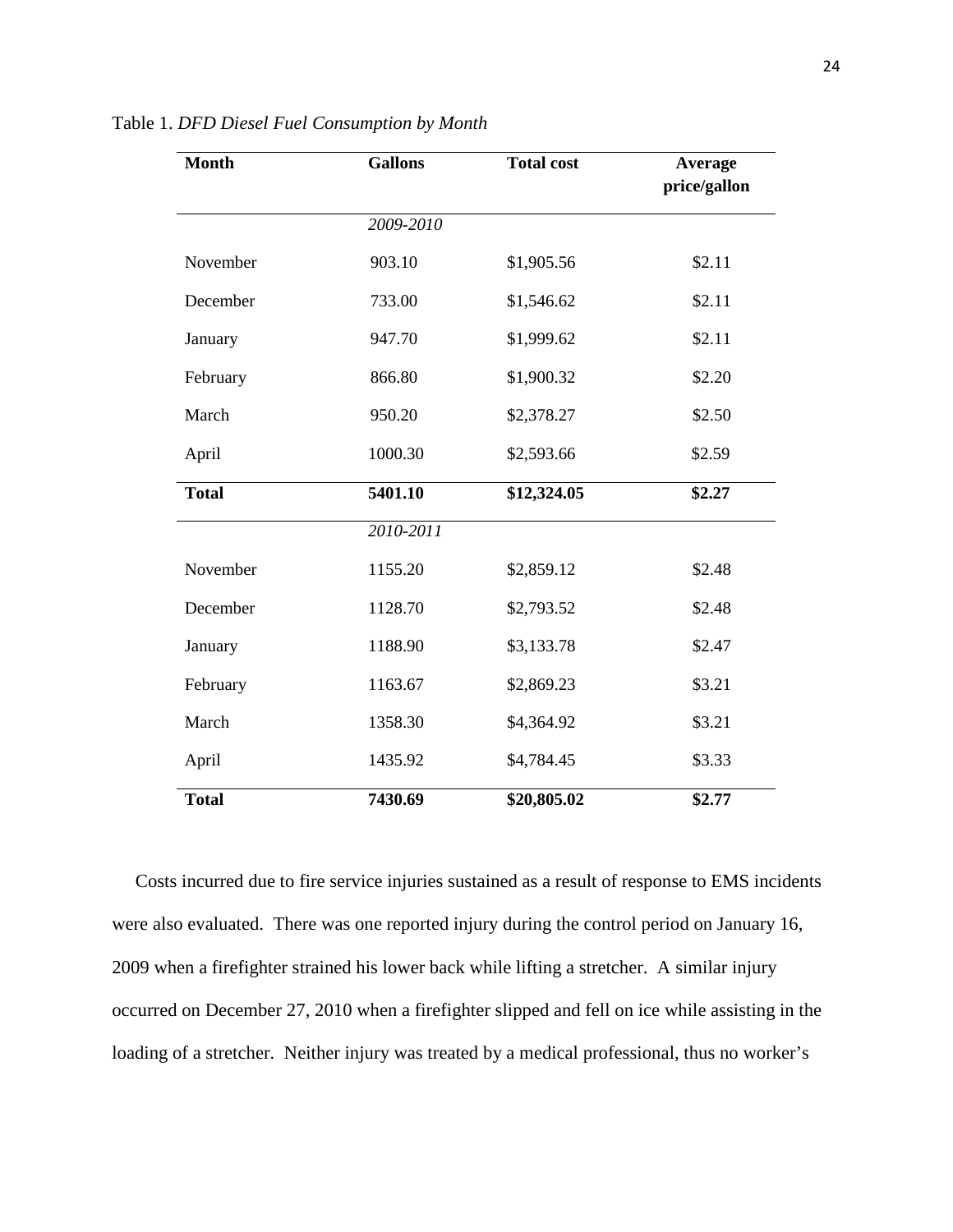compensation costs were incurred by DFD. Consequently, there was no change in frequency or total cost for this variable.

 The final variable in the determination of marginal cost for increased EMS response was medical supplies and equipment. DFD does not pay for medical supplies or consumables used on emergency medical incidents. These items are provided through a pre-existing contractual agreement between the City of Dalton, Whitfield County, and Hamilton Emergency Medical Services (HEMS). As a result, no increase in medical equipment or supply costs was noted.

 Following an analysis of all variables considered, a total figure for marginal cost associated with EMS response could be generated. This dollar amount was determined by adding the net change in vehicle maintenance expenditures (\$2,585.39) to the net change in fuel expenditures (\$8480.97) under the new protocol. All told, increases in the number of EMS responses by DFD resulted in an overall marginal cost of \$11,066.36. The marginal increase in total EMS responses was determined by subtracting the 178 incidents during 2009-2010 from the 923 incidents under the new protocol. This increase of 745 responses was then divided into the total marginal cost of \$11,066.36, resulting in an average marginal cost per response of \$14.85.

 The second research question asks: *How are arrival times being impacted by DFD's emergency medical response initiative?* Appendices E and F illustrate Firehouse Software queries of DFD's average response time by incident type for the time periods in question. It is important to note that these queries only include responses to EMS incidents. During the 2009- 2010 control period, DFD's average response time to EMS incidents was 4 minutes 52 seconds. When non-emergent responses (e.g. removal of victims from stalled elevators and Rescue/EMS stand-bys) were factored out, average response time was reduced to 4 minutes 14 seconds. Similarly, average response time under the new EMS response protocol was 4 minutes 58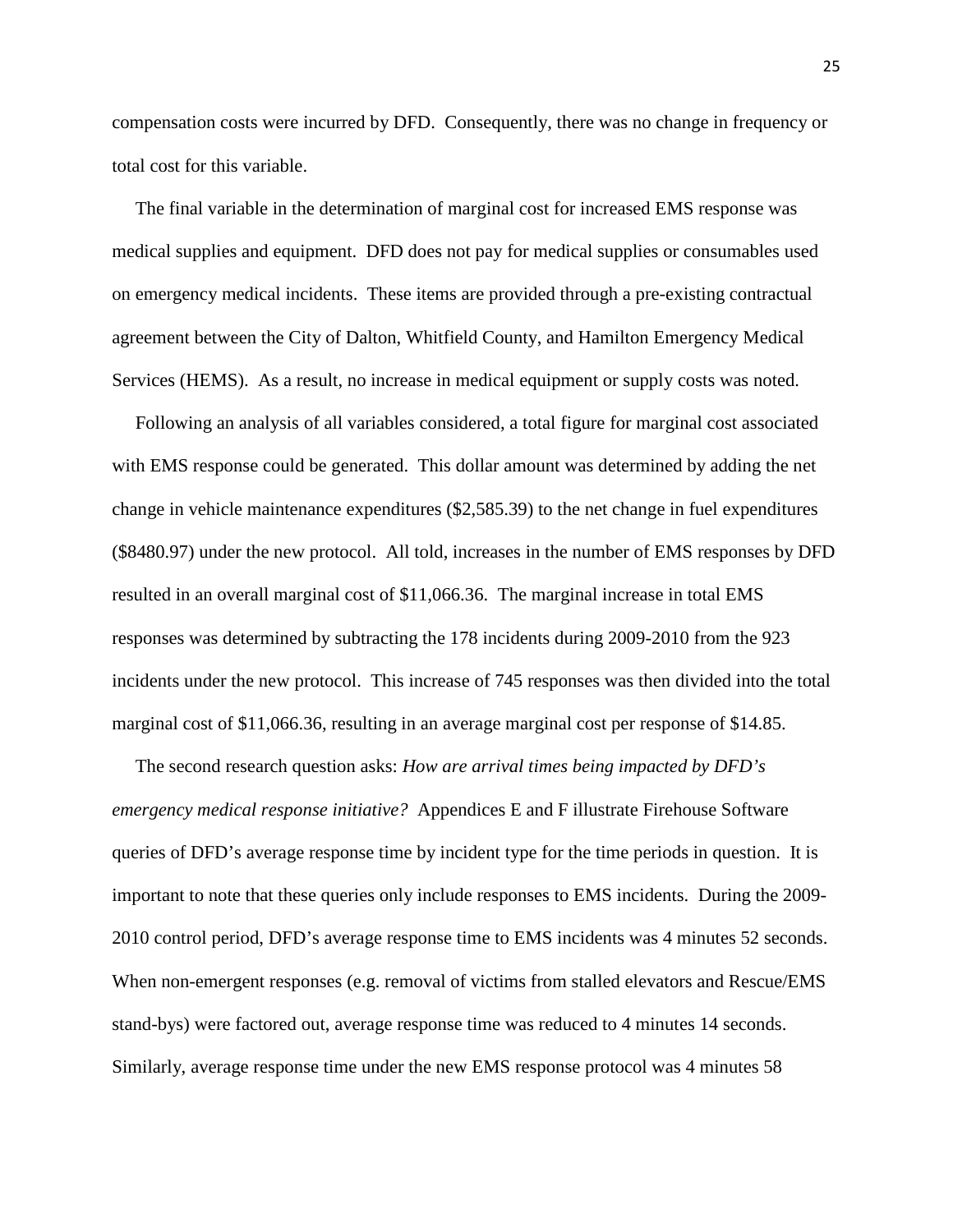seconds. The removal of non-emergent responses resulted in an average response time of 4 minutes 22 seconds.

 Average response times for HEMS were also evaluated. To maintain continuity, only emergency responses within the City of Dalton were included in the analysis. Data was obtained through monthly reports generated by the clinical manager at HEMS.

| <b>Month</b>          | <b>Average Response</b><br><b>Time</b> | <b>Month</b> | <b>Average Response</b><br>Time |
|-----------------------|----------------------------------------|--------------|---------------------------------|
|                       | 2009-2010                              |              | 2010-2011                       |
| November              | 4:47                                   | November     | 3:32                            |
| December              | 5:04                                   | December     | 4:25                            |
| January               | 4:05                                   | January      | 5:14                            |
| February              | 4:16                                   | February     | 4:27                            |
| March                 | 4:22                                   | March        | 4:40                            |
| April                 | 4:25                                   | April        | 4:35                            |
| <b>Period Average</b> | 4:30                                   |              | 4:29                            |

Table 2. *HEMS Average Response Time by Month*

# *Source: Hamilton Emergency Medical Services*

As illustrated in table 2, HEMS reported an average response time of 4 minutes 30 seconds during the control period. That average time dropped to 4 minutes 29 seconds during 2010-2011 while responding in conjunction with DFD.

Additional research was conducted through cooperation with Whitfield County 911

Communications Center. This study utilized InterAct CAD software to generate arrival times for DFD and HEMS for all emergency medical responses. It is important to note that non-emergent responses were removed from this study to maintain continuity between data sets. A total of 15 responses among the original 923 were disqualified (4 removal of victim from stalled elevators;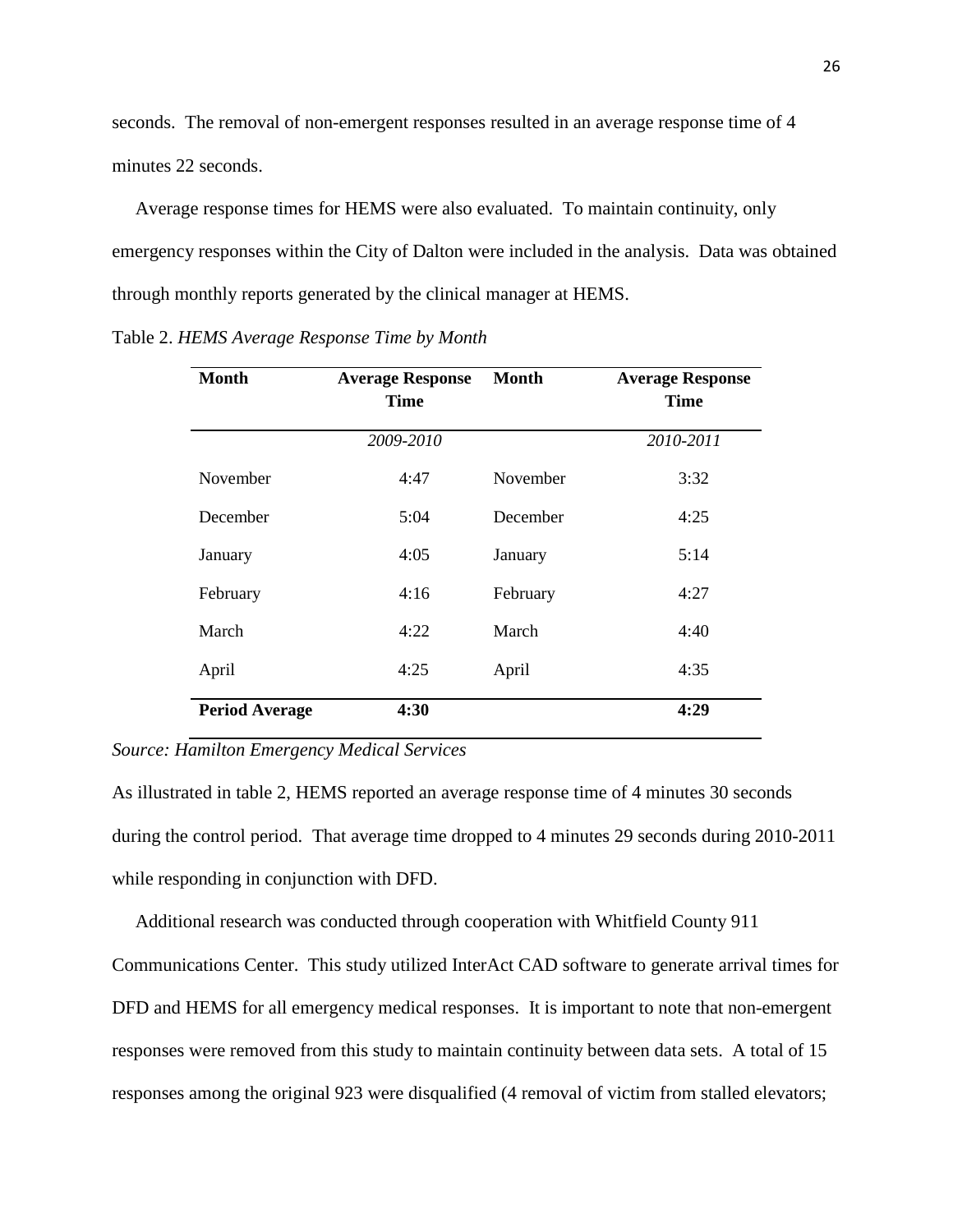11 Rescue/EMS stand-bys). As a result, the final number of responses included in the study totaled 908.

 Appendices G and H illustrate arrival times for DFD and HEMS. Of the 908 responses studied, 69 incidents resulted in DFD being cancelled en route, staged by law enforcement, or dispatched at the request of HEMS after their arrival. To prevent a skew in the data set, these responses were removed from arrival time analyses. Data from the remaining 839 responses revealed that DFD was first to arrive and provide services to patients in 612 instances (72.94%). Conversely, HEMS was the initial arriving entity on 227 responses (27.06%). The data also illustrated the average time elapsed between the arrival of DFD and HEMS. In the 612 cases where DFD was first on scene, the average elapsed time before HEMS arrived was 3 minutes 17 seconds. In contrast, HEMS had an average elapsed time of 1 minute 25 seconds on scene prior to DFD's arrival.

 Research question three asks: *What services are being rendered to patients prior to the arrival of emergency medical services?* For calls where DFD was first to arrive, incident narratives were analyzed to determine what services and treatments were rendered by DFD personnel. Table 2 illustrates actions taken by DFD units on EMS incidents prior to the arrival of HEMS. It is important to note that the oxygen therapy and advanced airway categories refer to patients who were receiving oxygen or airway management in conjunction with another treatment type. Therefore, the numbers represented in these categories were not included in the totals.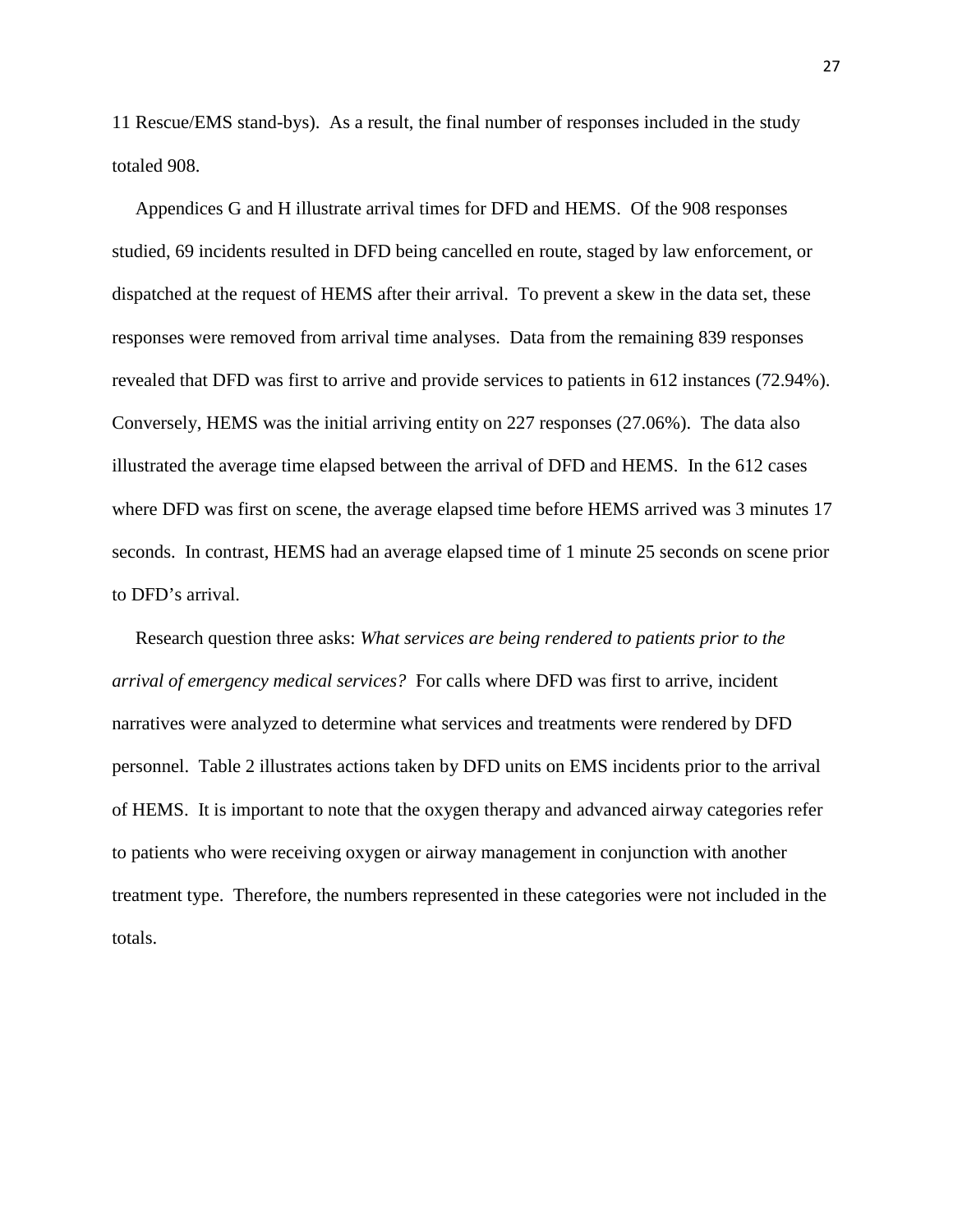| <b>Treatment Rendered</b>        | 2009-2010      | 2010-2011 |
|----------------------------------|----------------|-----------|
| <b>Initial Assessment/Vitals</b> | 67             | 490       |
| <b>Oxygen Therapy</b>            | 8              | 124       |
| <b>Trauma Care</b>               | 24             | 93        |
| <b>CPR</b>                       | $\overline{4}$ | 15        |
| <b>Advanced Airway</b>           | $\theta$       | 5         |
| <b>Extrication</b>               | 6              | 14        |
|                                  |                |           |

Table 3. *Medical Treatment Rendered by DFD*

 The fourth research question asks: *How has emergency medical response by DFD influenced patient outcomes?* In making this determination, data was obtained through HEMS patient care reports, DFD incident reports, and Hamilton Medical Center's Wellsoft emergency department records management system. Research was supplemented through discussions with company officers and EMTs who responded to each incident. All data collected was expressed as a ratio of save opportunities versus actual saves for both time periods.

 During the 2009-2010 control period, DFD responded to 178 EMS incidents. Of those, there were 5 instances where DFD arrived first and had an opportunity to make a save through cardiopulmonary resuscitation (CPR). Unfortunately, none of these efforts were successful. Save opportunities represented 0.0281% of total EMS call volume and resulted in a 0% save rate.

 Under the new EMS response protocol, DFD was presented with 16 save opportunities in 923 responses (0.0173%). Four of these 16 patients (25%) were successfully resuscitated and transported to Hamilton Medical Center via HEMS. In addition, one DFD crew successfully delivered an infant during a winter storm. The delivery stemmed from an inability of HEMS to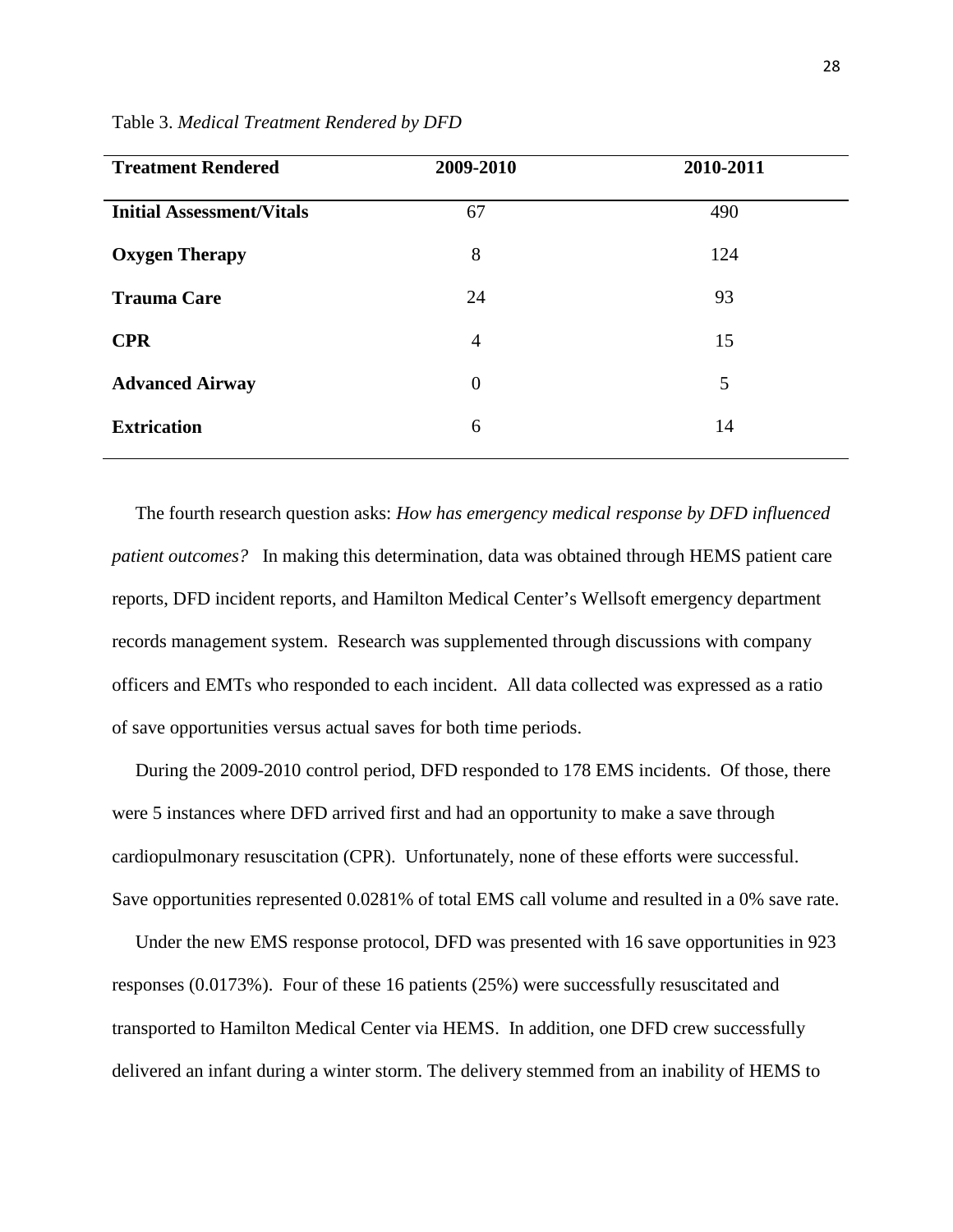access the patient's residence. Once stabilized, mother and baby were transferred to HEMS for transport. There were no complications as a result of the delivery and both patients were released following an observation period at the hospital.

# **Discussion**

 The intent of this applied research project was to evaluate the effectiveness of DFD's newly adopted EMS response protocol. This was accomplished through analyses of marginal costs associated with increased call volume and changes in expedience of service delivery to stakeholders as a result of fire department response. In addition, the specific services rendered by DFD prior to HEMS arrival were explored. The final variable to be considered was the impact this change had on stakeholders in the City of Dalton. Changes in arrival times, services rendered, and patient outcomes were used to evaluate the marginal benefits of providing additional services.

 Findings for the first research question showed an overall increase in marginal cost of \$11,066.36. When divided by the marginal increase in call volume (745), an average marginal cost per response of \$14.85 was determined. This minimal increase in cost confirms the idea that the most expensive parts of fire service involvement in the EMS system (manpower, apparatus, and facilities) are already paid for (International Association of Firefighters, 2009). Consequently, utilizing fire service resources to handle EMS incidents for no increase in budget gives additional value to the taxpayer's dollar (Crawford, 2010).

 The importance of exhibiting value to taxpayers cannot be overstated in today's economic climate. The inclusion of EMS response in DFD's strategic plan and as a facet of the marketing strategy is closely aligned to the writings of Hyden (2011) and Walters (2011a) on cost effectiveness and the future of the fire service. These findings also support Ludwig's (2009)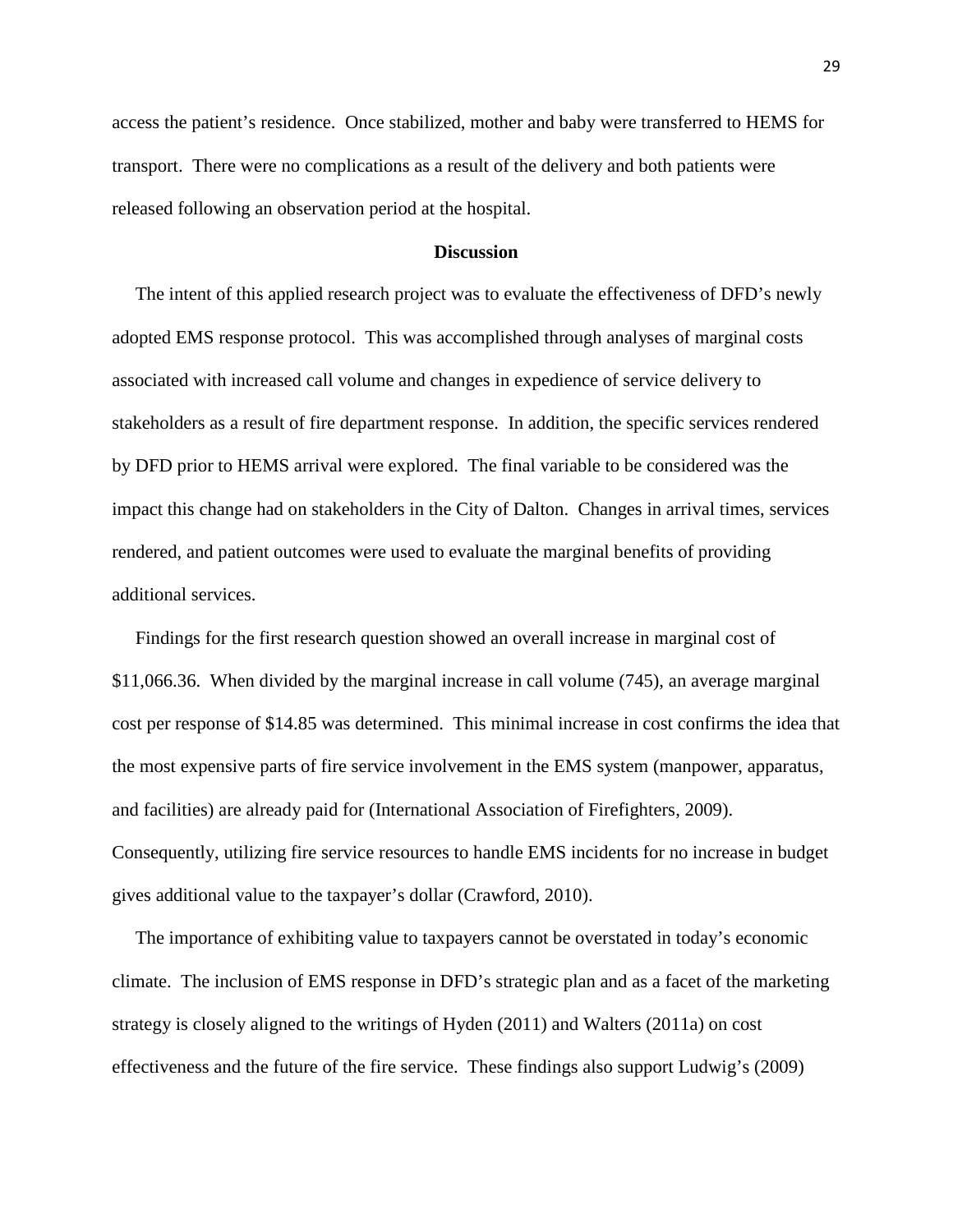belief that while saving money is vital in the public sector, it should not be given more importance than the safety of the public. A marginal increase of less than \$15 per call should make marketing EMS response as an added service by DFD a relatively simple task. Pouget (2011) suggests, "We must remember that the population we serve financially supports our service through our tax dollars, and we must work to educate ourselves – and every firefighter – on the importance of our roles as public safety advocates" (p. 44). If DFD could develop a public education program similar to those proposed by Correia (2003) and Walters (2011a), subsequent public support for additional services could increase significantly.

 The decision by DFD to respond to EMS incidents without making any significant changes should be more cost effective than other options that involve financial outlay for higher levels of certification or advanced equipment. For example, the paramedic engine company concept discussed by Brawner (1999) would create significant training expenses for DFD. Similarly, fire-based EMS is not a viable option for DFD at present. As mentioned by Dean & Messoline (2011), such widespread expansion would prove cost prohibitive in the short term. The model adopted by DFD is more closely aligned with the BLS option proposed by Chadwick (2007) for implementation in Gwinnett County, Georgia and the first response program Vander Wyst (1998) recommended for Neenah, Wisconsin.

 The researcher believes the net changes in costs identified in this research are a direct reflection of response to emergency incidents because the schedule of support activities was consistent during the time periods being evaluated. However, long-term costs associated with increased frequency of preventive maintenance, tire replacement, and overall vehicle serviceability cannot be accurately determined when evaluating a six month period of time. Increased hours compiled on apparatus due to higher call volume will eventually lead to more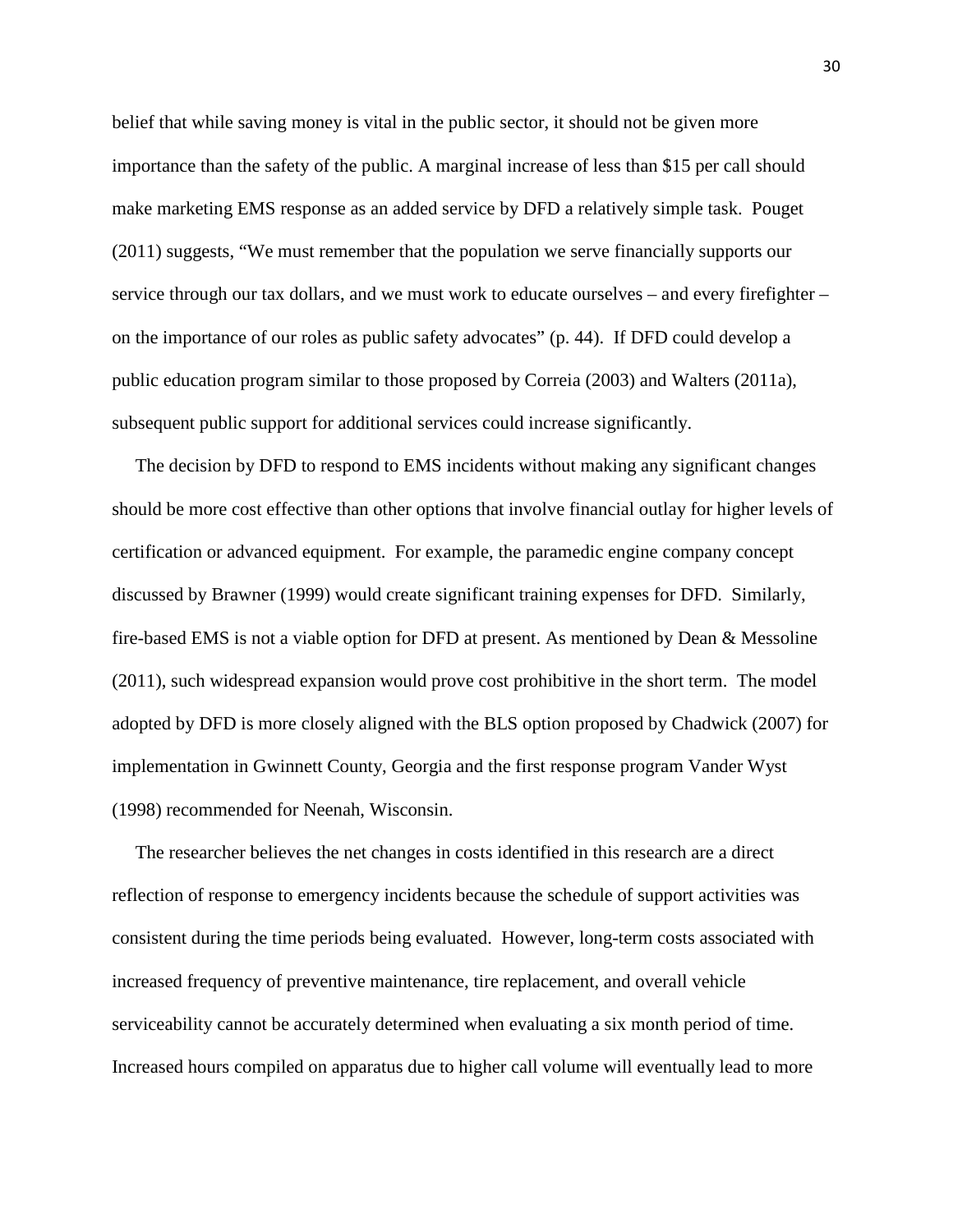frequent preventive maintenance activities, thus creating a rise in maintenance costs. The researcher feels the impact of these costs would be far more accurate when analyzed over a period of 5 to 10 years. Although there was an increase in marginal costs, the researcher feels the benefits gained far outweigh the expense of expanding services.

 Results from response time analyses revealed several differences between DFD and HEMS. Average response time for emergency incidents was separated by an extremely narrow margin, with DFD arriving only 7 seconds more quickly than HEMS. Data generated by Whitfield County 911 Communications Center concluded DFD was first to arrive on 72.94% of EMS calls. For these incidents, the average time elapsed between initial patient contact by DFD and the arrival of HEMS was 3 minutes 17 seconds. In instances where HEMS was first to arrive, the time elapsed before DFD's arrival was 1 minute 25 seconds. These statistics are in keeping with the Pratt et al. (2007) thoughts on shorter response times contributing to streamlining in the modern EMS system. Dean & Messoline (2011) echo this sentiment in their discussion on limited resources of third party EMS providers. Due to the inherent, multi-role functionality of the fire service, rapid arrival of fire units often results in more comprehensive care for patients (Wilmoth, 2011). Additionally, delivering care more rapidly to patients greatly increases the chances for positive outcomes in medical and trauma patients (International Association of Firefighters, 2009).

 The provision of services in a more timely manner during an emergency can serve as a marketing tool when dealing with stakeholders and elected officials. According to Walters (2011b), data generated through this type of research should speak for itself and be utilized by executive level leaders during budget hearings and justification of services. This notion is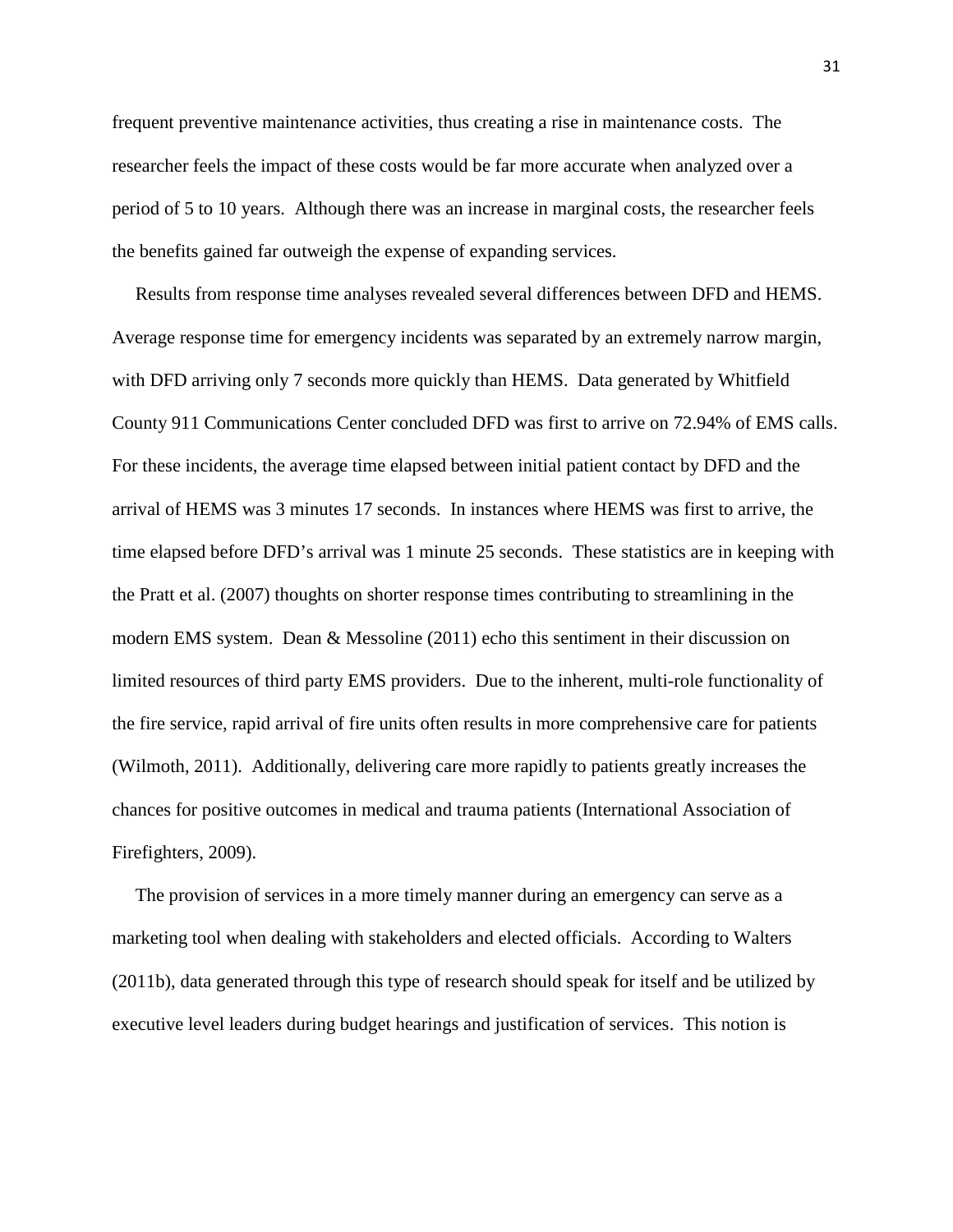supported by Pouget's (2011) discussion on clearly communicating needs to political leadership to ensure organizational success in the future.

 The researcher believes the response time statistics dictate that DFD's new EMS protocol has been beneficial to stakeholders. Since its adoption, DFD has made first contact with patients in almost 73% of cases. If fire personnel can close the gap by providing medical care during that 3 minute window before HEMS arrives, the citizens of the City of Dalton are definitely being better served by their fire department. Moreover, the patient's chances for survival and recovery are exponentially increased through faster treatment.

 As illustrated in the Results section, DFD is providing a multitude of treatments to patients encountered on EMS incidents. These services range in complexity from a simple bandage to CPR with advanced airway, oxygen therapy, and AED application. These treatments begin upon arrival and are often carried out prior to the patient being rescued or disentangled by firefighters (International Association of Firefighters, 2009). However, services rendered during an EMS response are not always medical treatments. Many incidents result in opportunities to promote public relations and educate stakeholders while in their homes or places of business. Barakey (2010) lists smoke detector checks or installations, fire safety inspections, and tips on cooking safety as methods in which firefighters can elevate the level of customer service provided during EMS responses. These practices are yet another way in which fire departments can align themselves with Hyden's (2011) marketing principles for public entities.

 Prompt, efficient, and effective medical treatment drastically increases survivability among patients (Pratt, Pepe, Katz, & Persse, 2007). This concept is made obvious by statistics gathered through this applied research project. During the control period, DFD had 5 save opportunities in 178 EMS responses. None of these 5 were successful. Under the new EMS response protocol,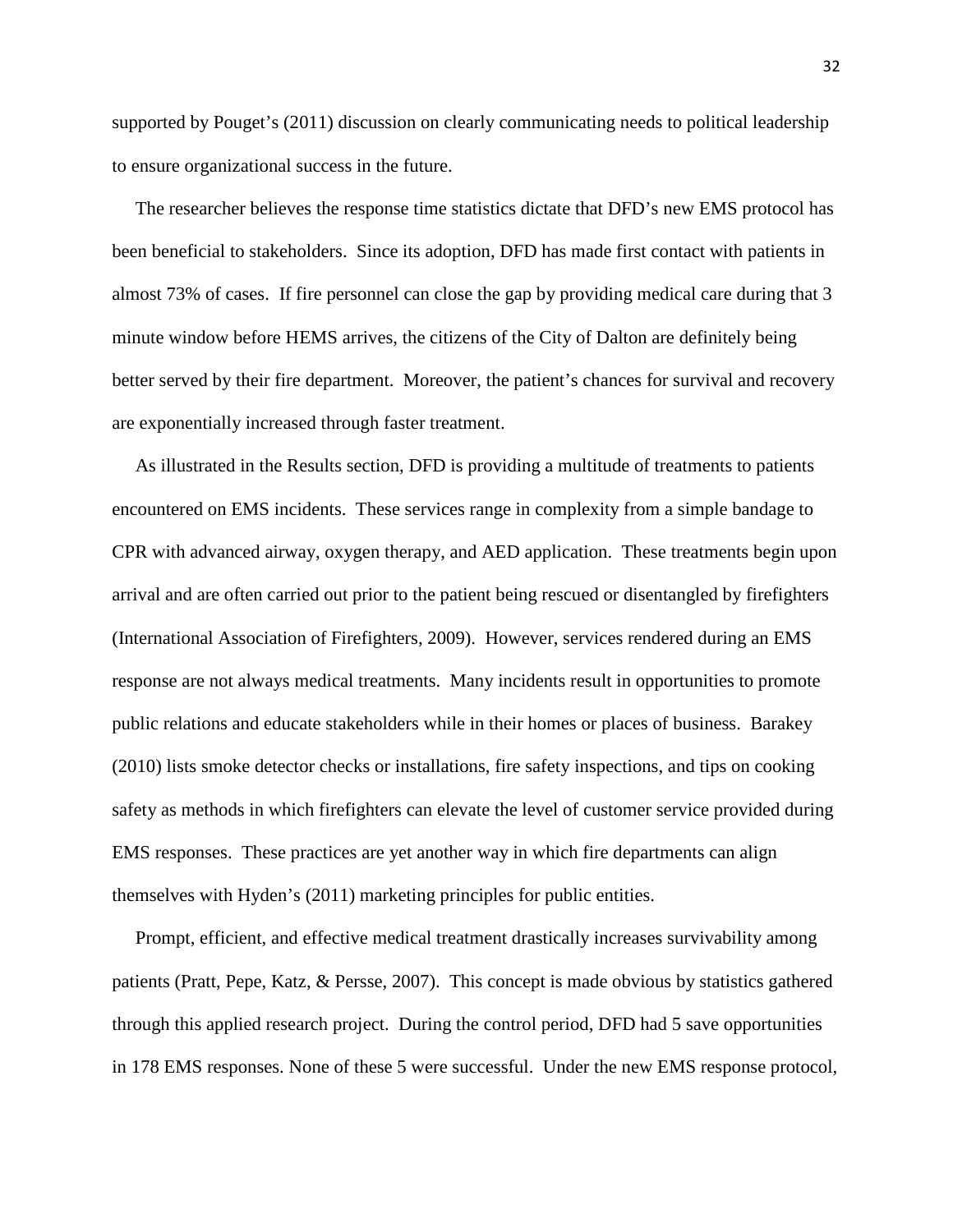DFD was presented with 16 save opportunities in 923 responses (0.0173%). Four of these 16 patients (25%) were successfully resuscitated in the field before being transferred to the hospital. Although the percentage of save opportunities was lower under the new protocol, the researcher believes quicker arrival to the patient has resulted in a higher success rate in resuscitative efforts. Overall, the EMS response initiative has allowed DFD to make a positive impact on families, regardless of patient outcomes.

### **Recommendations**

 Data obtained through research indicates that the marginal benefits far outweigh the marginal costs for EMS response. Decreased response times have resulted in quicker service delivery to stakeholders and a subsequent increase in positive patient outcomes. For these reasons, the researcher believes DFD's newly adopted EMS response initiative has been effective during the first 6 months of operation.

 In the short term, the researcher recommends a continuation of EMS response by DFD. Doing so would continue to strengthen relationships between DFD, HEMS, and the citizens served by both organizations. In addition, proficiency levels in emergency medical care should continue to improve among DFD personnel. As previously stated, the significant increase in total call volume that will result from EMS response can be utilized to justify programs and budgetary requirements in the future.

 To gain more accurate results, a similar study should be conducted after DFD has operated under the new protocol for 5-6 years. If the current EMS response protocol is successful in the mid term, it could help pave the way for ALS service provision by DFD. Looking to the future, DFD could eventually become a successful fire-based EMS provider for the city and its inhabitants.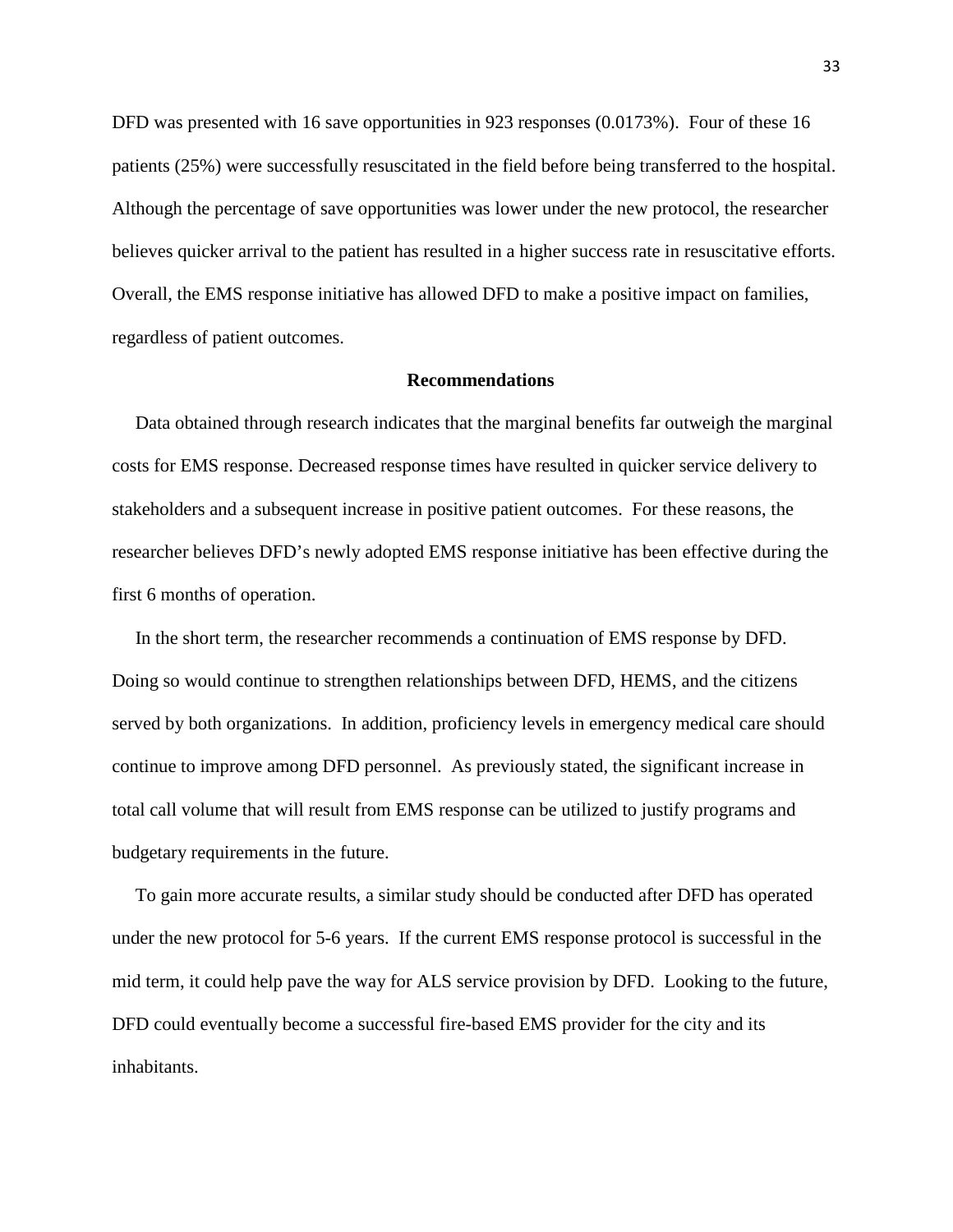It is the researcher's hope that the findings of this applied research project will assist the executive leadership of DFD in justifying EMS response to citizens in the City of Dalton. In addition, this document will be made available to all DFD personnel, elected officials, HEMS administrators, and Whitfield County 911 command staff for review and discussion. If others wish to evaluate effectiveness of programs within their own organizations, the researcher believes this document may offer unique perspective and assist in the generation of ideas during the research process.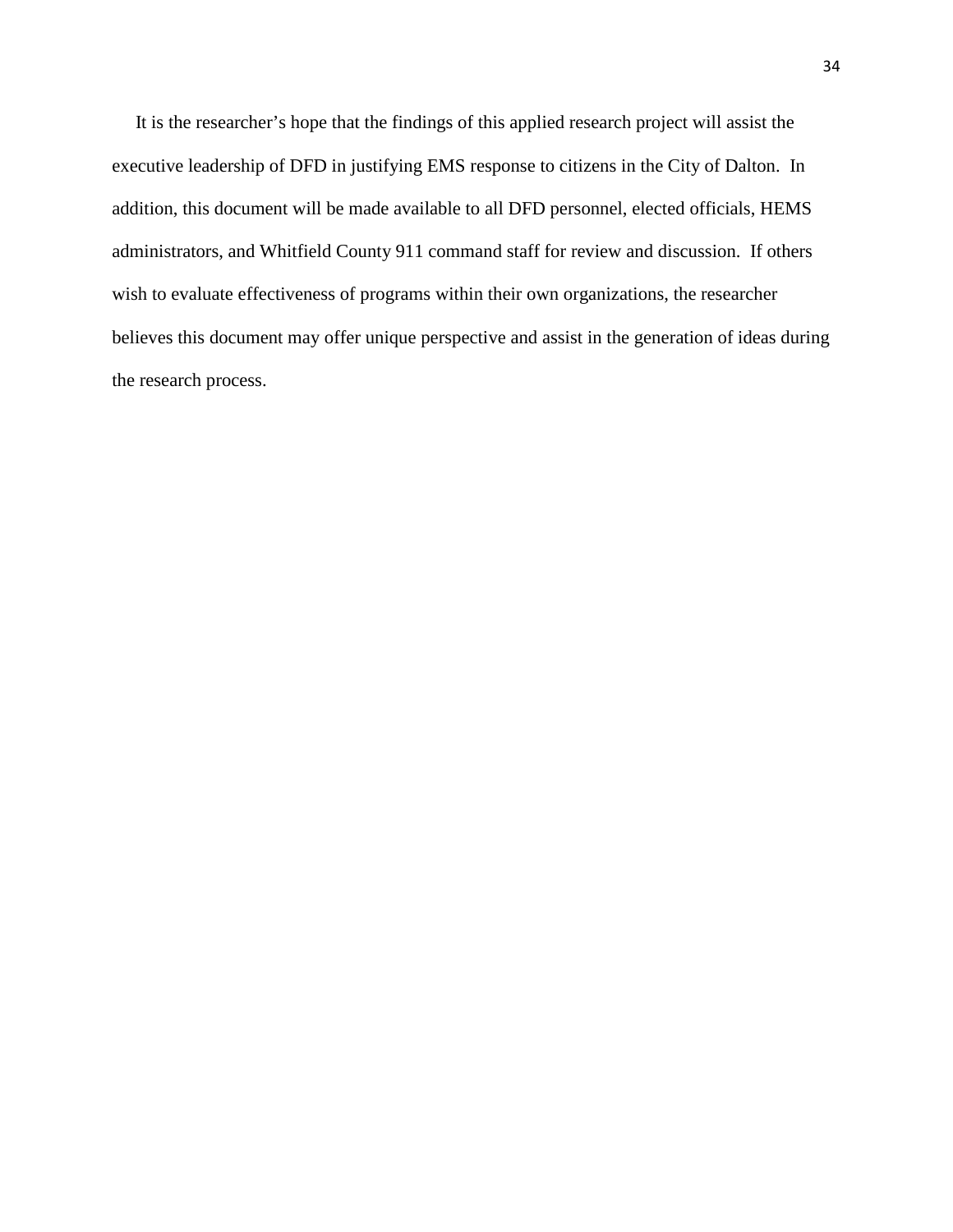# **Reference List**

- Barakey, M. J. (2010, July). How EMS calls benefit the fire service. *Fire Engineering*, 163(7), 34-36.
- Bennett, J. A., & Forsman, D. P. (2003). Planning for community fire and emergency services. In R. C. Barr & J. M. Eversole (Eds.), *The Fire Chief's Handbook, 6th ed.* (pp. 1013-1036). Tulsa, OK: PennWell.
- Brandemihl, A. W. (2001). *Determining and meeting the needs of those we serve.* (Applied Research Project). Retrieved from National Fire Academy Learning Resource Center. (104706).
- Brawner, L. (1999). *Improving emergency medical delivery in Arlington, Texas.* (Applied Research Project). Retrieved from National Fire Academy Learning Resource Center. (96710).
- Chadwick, K. W. (2007). *Incorporating basic life support ambulances to improve advanced life support arrival time and enhance service delivery.* (Applied Research Project). Retrieved from National Fire Academy Learning Resource Center. (127585).
- City of Dalton, Georgia. (2011). *Dalton fire department 2010 annual report*. Dalton, GA: Author.
- Correia, A. (2003). *What is the best EMS system for the city of Warrensburg.* (Applied Research Project). Retrieved from National Fire Academy Learning Resource Center. (111500).
- Crawford, B. A. (2010, June). The numbers game. *Fire Rescue*, 28(6), 98.
- Dean, A., & Messoline, M. (2011, February). Fire-based EMS: The solution for an ailing system? *Fire Engineering*, 164(2), 32-38.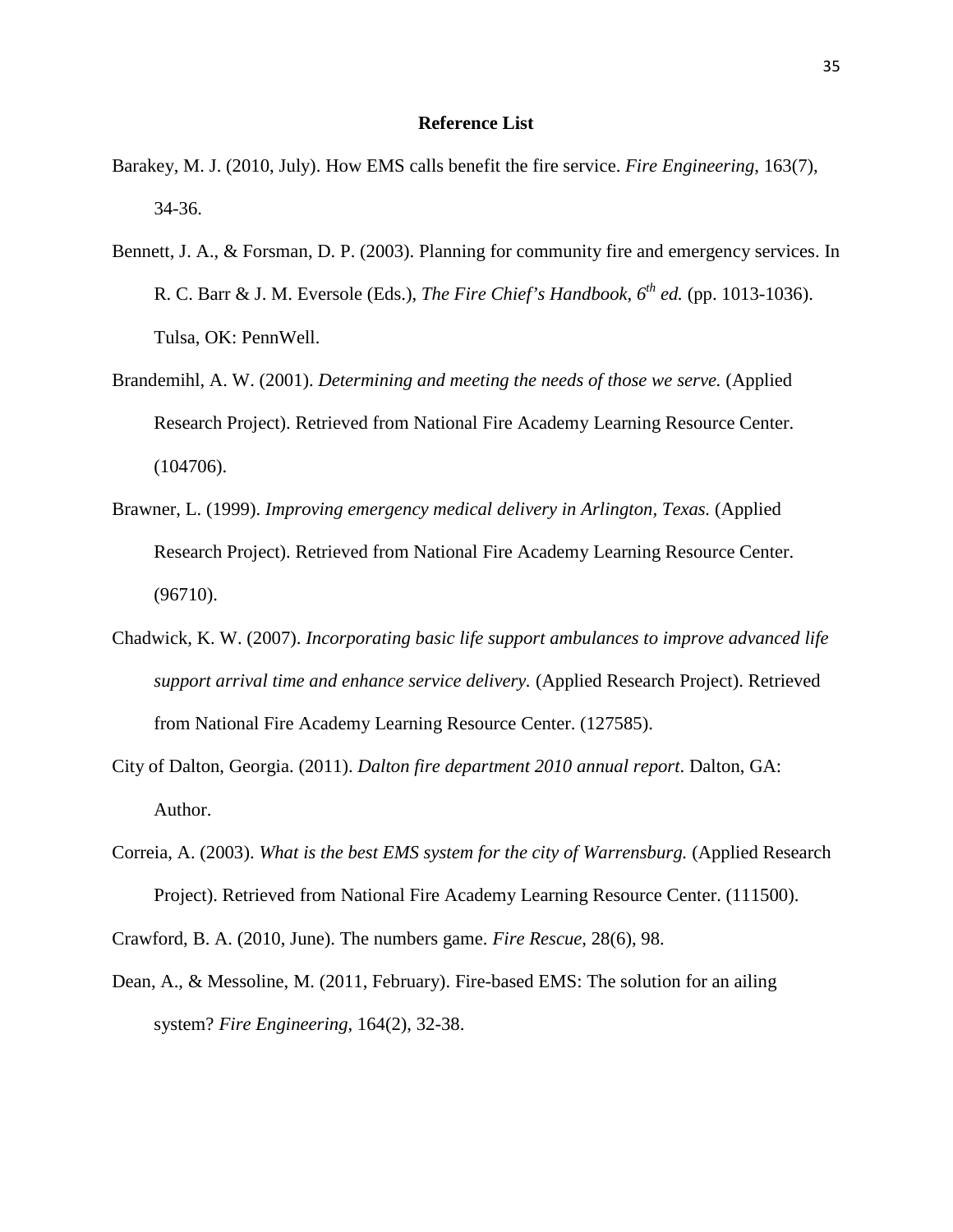- Fey, C. J. (2010). *Balancing risk and public expectations in EMS response.* (Applied Research Project). Retrieved from National Fire Academy Learning Resource Center. (135012).
- Foster, D. (2001). *Gwinnett County and NFPA 1710, 5.3.3.4.4.* (Applied Research Project). Retrieved from National Fire Academy Learning Resource Center. (104381).
- Freeman, P. M. (2002). Organizing and deploying resources. In D. Compton & J. Granito (Eds.). *Managing Fire and Rescue Services* (pp. 105-137). Washington, DC: International City/County Management Association.
- Heifetz, R. A., & Linsky, M. (2002). *Leadership on the line: staying alive through the dangers of leading*. Boston, MA: Harvard Business School Press.
- Hoene, C. W., & Pagano, M. A. (2010). City fiscal conditions in 2010. *National League of Cities research brief on America's cities*. Retrieved from http://nlc.org/news-center/pressroom/press-releases/2010/city-fiscal-release-oct10
- Hyden, T. (2011). At the crossroad: fire service marketing and the strategic plan. *Fire Engineering*, 164(4), 67-75.
- International Association of Firefighters. (2009). *Emergency medical services: a guidebook for fire-based systems*. 4<sup>th</sup> ed. Retrieved from http://www.iaff.org/tech/PDF/EMSGuideBk.pdf
- Jacobson, K. (2011, January). More is better. *Fire Chief*, 55(1), 54-59.
- Janing, J., & Sachs, G. M. (2003). Emergency medical services. In R. C. Barr & J. M. Eversole (Eds.), *The Fire Chief's Handbook,*  $6^{th}$  *ed.* (pp. 901-924). Tulsa, OK: PennWell.
- Ludwig, G. (2009, December). Some thoughts on home fire sprinklers and EMS. *Firehouse*, 34(12), 38.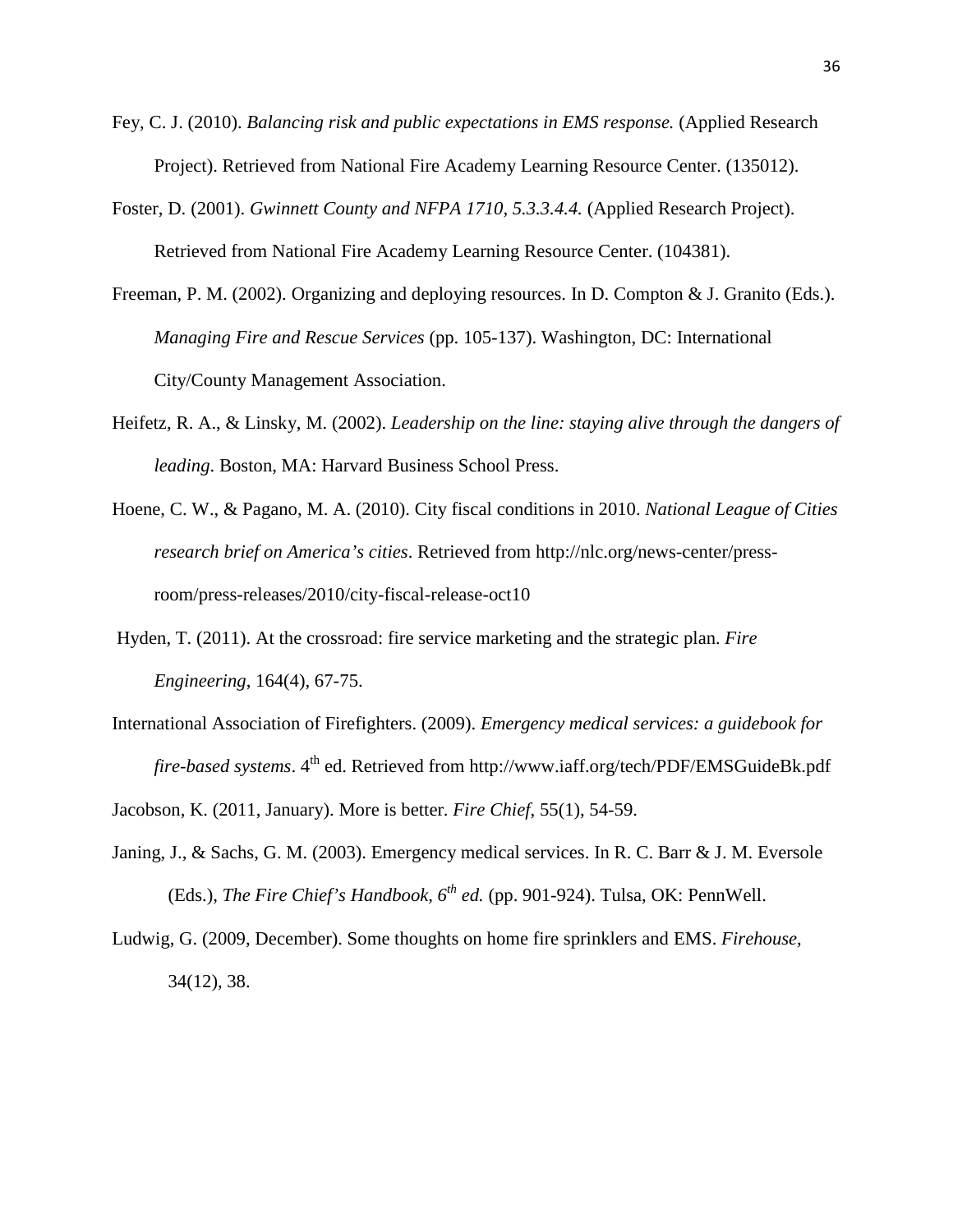Newton, P. L. (2001). *Funding for medical services delivery for Chesterfield fire and emergency medical services.* (Applied Research Project). Retrieved from National Fire Academy Learning Resource Center. (105152).

Page, J. O. (2002). Modern fire protection, emergency medical, and rescue services. In D. Compton & J. Granito (Eds.). *Managing Fire and Rescue Services* (pp. 3-37). Washington, DC: International City/County Management Association.

Pouget, D. (2011, March). Our changing role. *Fire Rescue*, 24(3), 44.

Pratt, F. D., Pepe, P. E., Katz, S., & Persse, D. (2007). *Pre-hospital 9-1-1 emergency medical response: the role of the United States fire service in delivery and coordination*. Retrieved from http://www.iaff.org/tech/PDF/FB%20EMS%20Whitepaper%20FINAL%20July%205%2 02007%20.pdf

Roberts, M. R. (2011, January). EMS is essential. *Fire Chief*, 55(1), 12-13.

- United States Fire Administration. (2010). *Strategic plan fiscal years 2010-2014*. Retrieved from http://www.usfa.dhs.gov/downloads/pdf/strategic\_plan.pdf
- Vadala, M. (2003). *Tiered medical dispatch for the Orange county fire authority.* (Applied Research Project). Retrieved from National Fire Academy Learning Resource Center. (117202).
- Van Sparrentak, K. (2004). *The future of EMS delivery from the Walled Lake fire department.* (Applied Research Project). Retrieved from National Fire Academy Learning Resource Center. (135012).